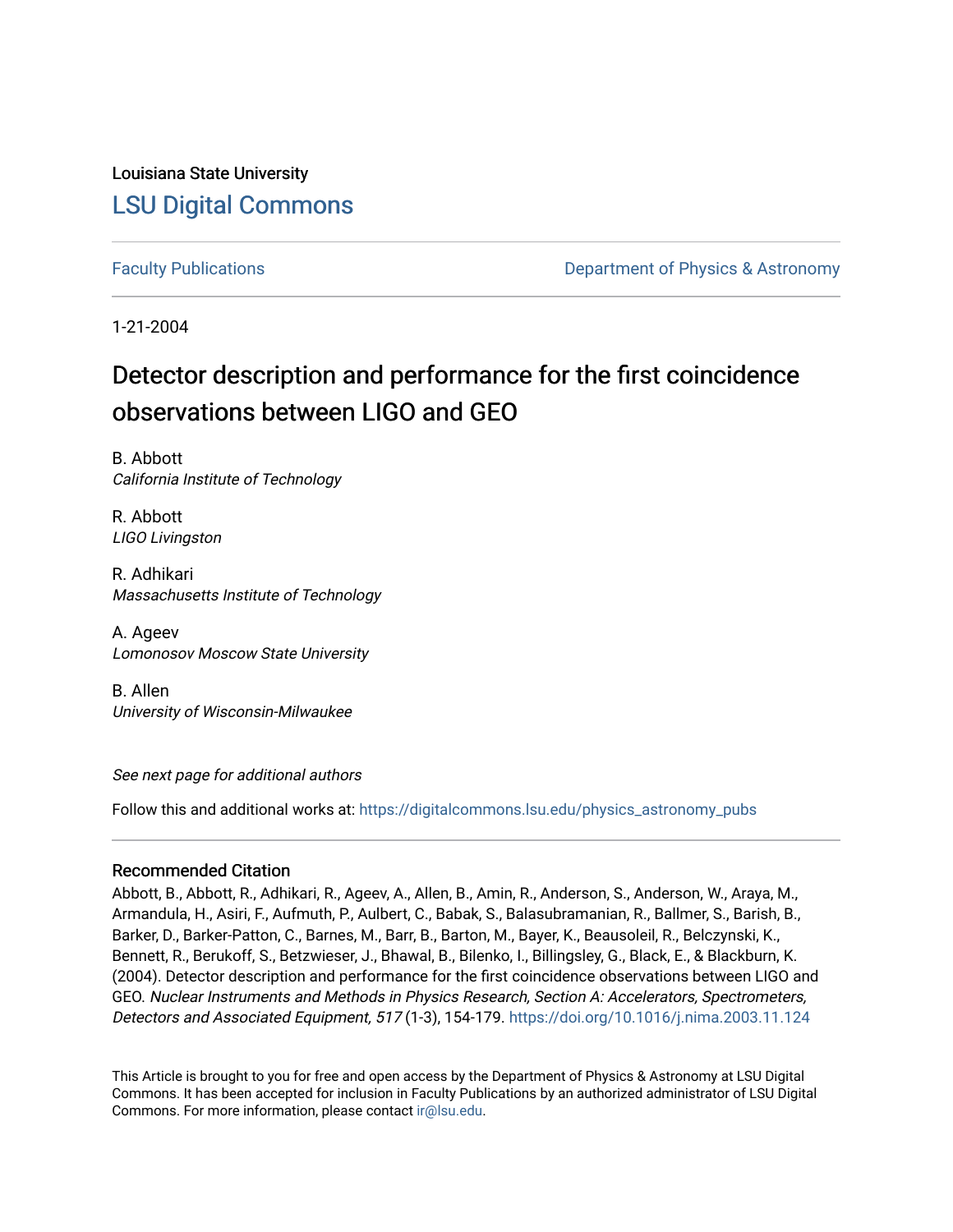## Authors

B. Abbott, R. Abbott, R. Adhikari, A. Ageev, B. Allen, R. Amin, S. B. Anderson, W. G. Anderson, M. Araya, H. Armandula, F. Asiri, P. Aufmuth, C. Aulbert, S. Babak, R. Balasubramanian, S. Ballmer, B. C. Barish, D. Barker, C. Barker-Patton, M. Barnes, B. Barr, M. A. Barton, K. Bayer, R. Beausoleil, K. Belczynski, R. Bennett, S. J. Berukoff, J. Betzwieser, B. Bhawal, I. A. Bilenko, G. Billingsley, E. Black, and K. Blackburn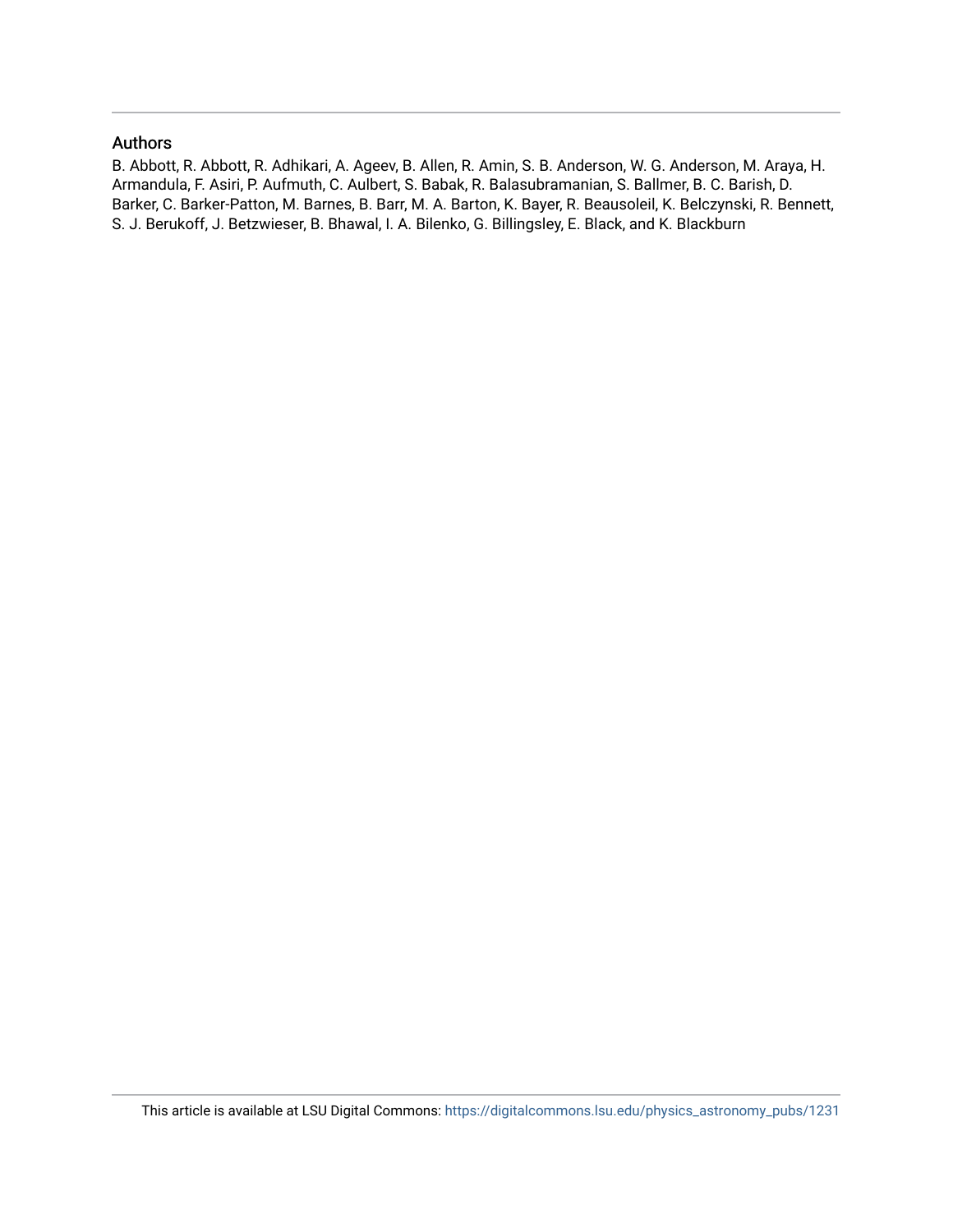Available online at www.sciencedirect.com





Nuclear Instruments and Methods in Physics Research A 517 (2004) 154–179



www.elsevier.com/locate/nima

# Detector description and performance for the first coincidence observations between LIGO and GEO

B. Abbott<sup>a</sup>, R. Abbott<sup>b</sup>, R. Adhikari<sup>c</sup>, A. Ageev<sup>ao,1</sup>, B. Allen<sup>d</sup>, R. Amin<sup>e</sup>, S.B. Anderson<sup>a</sup>, W.G. Anderson<sup>f</sup>, M. Araya<sup>a</sup>, H. Armandula<sup>a</sup>, F. Asiri<sup>a,2</sup>, P. Aufmuth<sup>g</sup>, C. Aulbert<sup>h</sup>, S. Babak<sup>i</sup>, R. Balasubramanian<sup>i</sup>, S. Ballmer<sup>c</sup>, B.C. Barish<sup>a</sup>, D. Barker<sup>i</sup>, C. Barker-Patton<sup>j</sup>, M. Barnes<sup>a</sup>, B. Barr<sup>k</sup>, M.A. Barton<sup>a</sup>, K. Bayer<sup>c</sup>, R. Beausoleil<sup>1,3</sup>, K. Belczynski<sup>m</sup>, R. Bennett<sup>k,4</sup>, S.J. Berukoff<sup>h,5</sup>, J. Betzwieser<sup>c</sup>, B. Bhawal<sup>a</sup>, I.A. Bilenko<sup>ao</sup>, G. Billingsley<sup>a</sup>, E. Black<sup>a</sup>, K. Blackburn<sup>a</sup>, B. Bland-Weaver<sup>j</sup>, B. Bochner<sup>c, 6</sup>, L. Bogue<sup>a</sup>, R. Bork<sup>a</sup>, S. Bose<sup>n</sup>, P.R. Brady<sup>d</sup>, V.B. Braginsky<sup>a,o</sup>, J.E. Brau<sup>o</sup>, D.A. Brown<sup>d</sup>, S. Brozek<sup>g,7</sup>, A. Bullington<sup>1</sup>, A. Buonanno<sup>p,8</sup>, R. Burgess<sup>c</sup>, D. Busby<sup>a</sup>, W.E. Butler<sup>q</sup>, R.L. Byer<sup>1</sup>, L. Cadonati<sup>c</sup>, G. Cagnoli<sup>k</sup>, J.B. Camp<sup>r</sup>, C.A. Cantley<sup>k</sup>, L. Cardenas<sup>a</sup>, K. Carter<sup>b</sup>, M.M. Casey<sup>k</sup>, J. Castiglione<sup>e</sup>, A. Chandler<sup>a</sup>, J. Chapsky<sup>a,9</sup>, P. Charlton<sup>a</sup>, S. Chatterji<sup>c</sup>, Y. Chen<sup>p</sup>, V. Chickarmane<sup>s</sup>, D. Chin<sup>t</sup>, N. Christensen<sup>u</sup>, D. Churches<sup>i</sup>, C. Colacino<sup>g,v</sup>, R. Coldwell<sup>e</sup>, M. Coles<sup>b,10</sup>, D. Cook<sup>j</sup>, T. Corbitt<sup>c</sup>, D. Coyne<sup>a</sup>, J.D.E. Creighton<sup>d</sup>, T.D. Creighton<sup>a</sup>, D.R.M. Crooks<sup>k</sup>, P. Csatorday<sup>c</sup>, B.J. Cusack<sup>w</sup>, C. Cutler<sup>h</sup>, E. D'Ambrosio<sup>a</sup>, K. Danzmann<sup>g,v,x</sup>, R. Davies<sup>i</sup>, E. Daw<sup>s,11</sup>, D. DeBra<sup>1</sup>, T. Delker<sup>e,12</sup>, R. DeSalvo<sup>a</sup>, S. Dhurandar<sup>y</sup>, M. Diaz<sup>f</sup>, H. Ding<sup>a</sup>, R.W.P. Drever<sup>z</sup>, R.J. Dupuis<sup>k</sup>, C. Ebeling<sup>u</sup>, J. Edlund<sup>a</sup>, P. Ehrens<sup>a</sup>, E.J. Elliffe<sup>k</sup>, T. Etzel<sup>a</sup>, M. Evans<sup>a</sup>, T. Evans<sup>b</sup>, C. Fallnich<sup>g</sup>, D. Farnham<sup>a</sup>,

- <sup>1</sup> Currently at Syracuse University.
- 2 Currently at Stanford Linear Accelerator Center.
- <sup>3</sup> Currently at HP Laboratories.
- 4Currently at Rutherford Appleton Laboratory.
- 5 Currently at University of California, Los Angeles.
- 6 Currently at Hofstra University.
- 7Currently at Siemens AG.
- 8Permanent address: GReCO, Institut d'Astrophysique de Paris (CNRS).
- <sup>9</sup> Currently at NASA Jet Propulsion Laboratory.
- $10^1$ Currently at National Science Foundation.<br> $11$ Currently at University of Sheffield.
- 
- <sup>12</sup> Currently at Ball Aerospace Corporation.

0168-9002/\$ - see front matter  $\odot$  2003 Elsevier B.V. All rights reserved. doi:10.1016/j.nima.2003.11.124

<sup>\*</sup>Corresponding author. MIT NW17-161, 175 Albany Str., Cambridge, MA 02139, USA Tel.: +1-617-253-6411; fax: +1-617-253- 7014.

E-mail addresses: dhs@ligo.mit.edu (D.H. Shoemaker).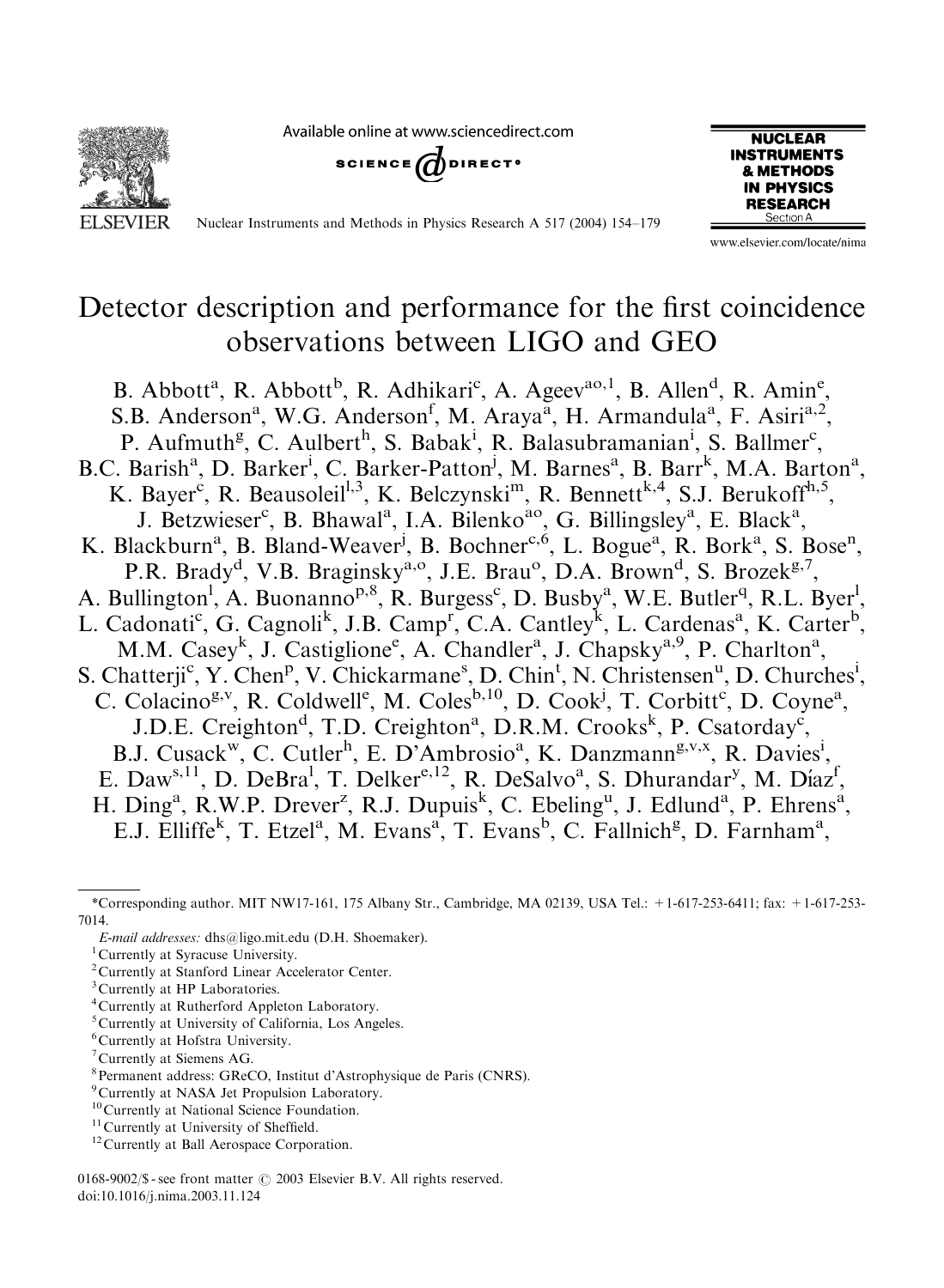M.M. Fejer<sup>1</sup>, M. Fine<sup>a</sup>, L.S. Finn<sup>aa</sup>, É. Flanagan<sup>ab</sup>, A. Freise<sup>v,13</sup>, R. Frey<sup>o</sup>, P. Fritschel<sup>c</sup>, V. Frolov<sup>b</sup>, M. Fyffe<sup>b</sup>, K.S. Ganezer<sup>ac</sup>, J.A. Giaime<sup>s</sup>, A. Gillespie<sup>a, 14</sup>, K. Goda<sup>c</sup>, G. González<sup>s</sup>, S. Goßler<sup>g</sup>, P. Grandclément<sup>m</sup>, A. Grant<sup>k</sup>, C. Gray<sup>j</sup>, A.M. Gretarsson<sup>b</sup>, D. Grimmett<sup>a</sup>, H. Grote<sup>v</sup>, S. Grunewald<sup>h</sup>, M. Guenther<sup>j</sup>, E. Gustafson<sup>1,15</sup>, R. Gustafson<sup>t</sup>, W.O. Hamilton<sup>s</sup>, M. Hammond<sup>b</sup>, J. Hanson<sup>b</sup>, C. Hardham<sup>l</sup>, G. Harry<sup>c</sup>, A. Hartunian<sup>a</sup>, J. Heefner<sup>a</sup>, Y. Hefetz<sup>c</sup>, G. Heinzel<sup>v</sup>, I.S. Heng<sup>g</sup>, M. Hennessy<sup>l</sup>, N. Hepler<sup>v</sup>, A. Heptonstall<sup>k</sup>, M. Heurs<sup>g</sup>, M. Hewitson<sup>k</sup>, N. Hindman<sup>j</sup>, P. Hoang<sup>a</sup>, J. Hough<sup>k</sup>, M. Hrynevych<sup>a, 16</sup>, W. Hua<sup>l</sup>, R. Ingley<sup>ad</sup>, M. Ito<sup>o</sup>, Y. Itoh<sup>h</sup>, A. Ivanov<sup>a</sup>, O. Jennrich<sup>k, I7</sup>, W.W. Johnson<sup>s</sup>, W. Johnston<sup>f</sup>, L. Jones<sup>a</sup>, D. Jungwirth<sup>a, 18</sup>, V. Kalogera<sup>m</sup>, E. Katsavounidis<sup>c</sup>, K. Kawabe<sup>x, v</sup>, S. Kawamura<sup>ae</sup>, W. Kells<sup>a</sup>, J. Kern<sup>b</sup>, A. Khan<sup>b</sup>, S. Killbourn<sup>k</sup>, C.J. Killow<sup>k</sup>, C. Kim<sup>m</sup>, C. King<sup>a</sup>, P. King<sup>a</sup>, S. Klimenko<sup>e</sup>, P. Kloevekorn<sup>v</sup>, S. Koranda<sup>d</sup>, K. Kötter<sup>g</sup>, J. Kovalik<sup>b</sup>, D. Kozak<sup>a</sup>, B. Krishnan<sup>h</sup>, M. Landry<sup>j</sup>, J. Langdale<sup>b</sup>, B. Lantz<sup>l</sup>, R. Lawrence<sup>c</sup>, A. Lazzarini<sup>a</sup>, M. Lei<sup>a</sup>, V. Leonhardt<sup>g</sup>, I. Leonor<sup>o</sup>, K. Libbrecht<sup>a</sup>, P. Lindquist<sup>a</sup>, S. Liu<sup>a</sup>, J. Logan<sup>a, 19</sup>, M. Lormand<sup>b</sup>, M. Lubinski<sup>j</sup>, H. Lück<sup>g,v</sup>, T.T. Lyons<sup>a,18</sup>, B. Machenschalk<sup>h</sup>, M. MacInnis<sup>c</sup>, M. Mageswaran<sup>a</sup>, K. Mailand<sup>a</sup>, W. Majid<sup>a,8</sup>, M. Malec<sup>g</sup>, F. Mann<sup>a</sup>, A. Marin<sup>c,20</sup>, S. Márka<sup>a</sup>, E. Maros<sup>a</sup>, J. Mason<sup>a,21</sup>, K. Mason<sup>c</sup>, O. Matherny<sup>j</sup>, L. Matone<sup>j</sup>, N. Mavalvala<sup>c</sup>, R. McCarthy<sup>j</sup>, D.E. McClelland<sup>w</sup>, M. McHugh<sup>af</sup>, P. McNamara<sup>k, 22</sup>, G. Mendell<sup>j</sup>, S. Meshkov<sup>a</sup>, C. Messenger<sup>ad</sup>, V.P. Mitrofanov<sup>ao</sup>, G. Mitselmakher<sup>e</sup>, R. Mittleman<sup>c</sup>, O. Miyakawa<sup>a</sup>, S. Miyoki<sup>a,23</sup>, S. Mohanty<sup>h</sup>, G. Moreno<sup>j</sup>, K. Mossavi<sup>v</sup>, B. Mours<sup>a,24</sup>, G. Mueller<sup>e</sup>, S. Mukherjee<sup>h</sup>, J. Myers<sup>j</sup>, S. Nagano<sup>v</sup>, T. Nash<sup>ag</sup>, H. Naundorf<sup>h</sup>, R. Nayak<sup>y</sup>, G. Newton<sup>k</sup>, F. Nocera<sup>a</sup>, P. Nutzman<sup>m</sup>, T. Olson<sup>ah</sup>, B. O'Reilly<sup>b</sup>, D. J. Ottaway<sup>c</sup>, A. Ottewill<sup>d,25</sup>, D. Ouimette<sup>a,17</sup>, H. Overmier<sup>b</sup>, B.J. Owen<sup>aa</sup>, M.A. Papa<sup>h</sup>, C. Parameswariah<sup>b</sup>, V. Parameswariah<sup>j</sup>, M. Pedraza<sup>a</sup>, S. Penn<sup>ai</sup>, M. Pitkin<sup>k</sup>, M. Plissi<sup>k</sup>, M. Pratt<sup>c</sup>, V. Quetschke<sup>g</sup>, F. Raab<sup>j</sup>, H. Radkins<sup>j</sup>, R. Rahkola<sup>o</sup>, M. Rakhmanov<sup>e</sup>, S.R. Rao<sup>a</sup>, D. Redding<sup>a,8</sup>, M.W. Regehr<sup>a,8</sup>, T. Regimbau<sup>c</sup>, K.T. Reilly<sup>a</sup>, K. Reithmaier<sup>a</sup>, D.H. Reitze<sup>e</sup>,

 $13$  Currently at European Gravitational Observatory.<br> $14$  Currently at Intel Corp.

<sup>&</sup>lt;sup>15</sup> Currently at Lightconnect Inc.<br><sup>16</sup> Currently at Keck Observatory.<br><sup>17</sup> Currently at ESA Science and Technology Center.

<sup>&</sup>lt;sup>18</sup> Currently at Raytheon Corporation.<br><sup>19</sup> Currently at Mission Research Corporation.<br><sup>20</sup> Currently at Harvard University.<br><sup>21</sup> Currently at Lockheed-Martin Corporation.

<sup>&</sup>lt;sup>22</sup> Currently at NASA Goddard Space Flight Center.<br><sup>23</sup> Permanent address: University of Tokyo, Institute for Cosmic Ray Research.<br><sup>24</sup> Currently at Laboratoire d'Annecy-le-Vieux de Physique des Particules.

<sup>&</sup>lt;sup>25</sup> Permanent address: University College Dublin.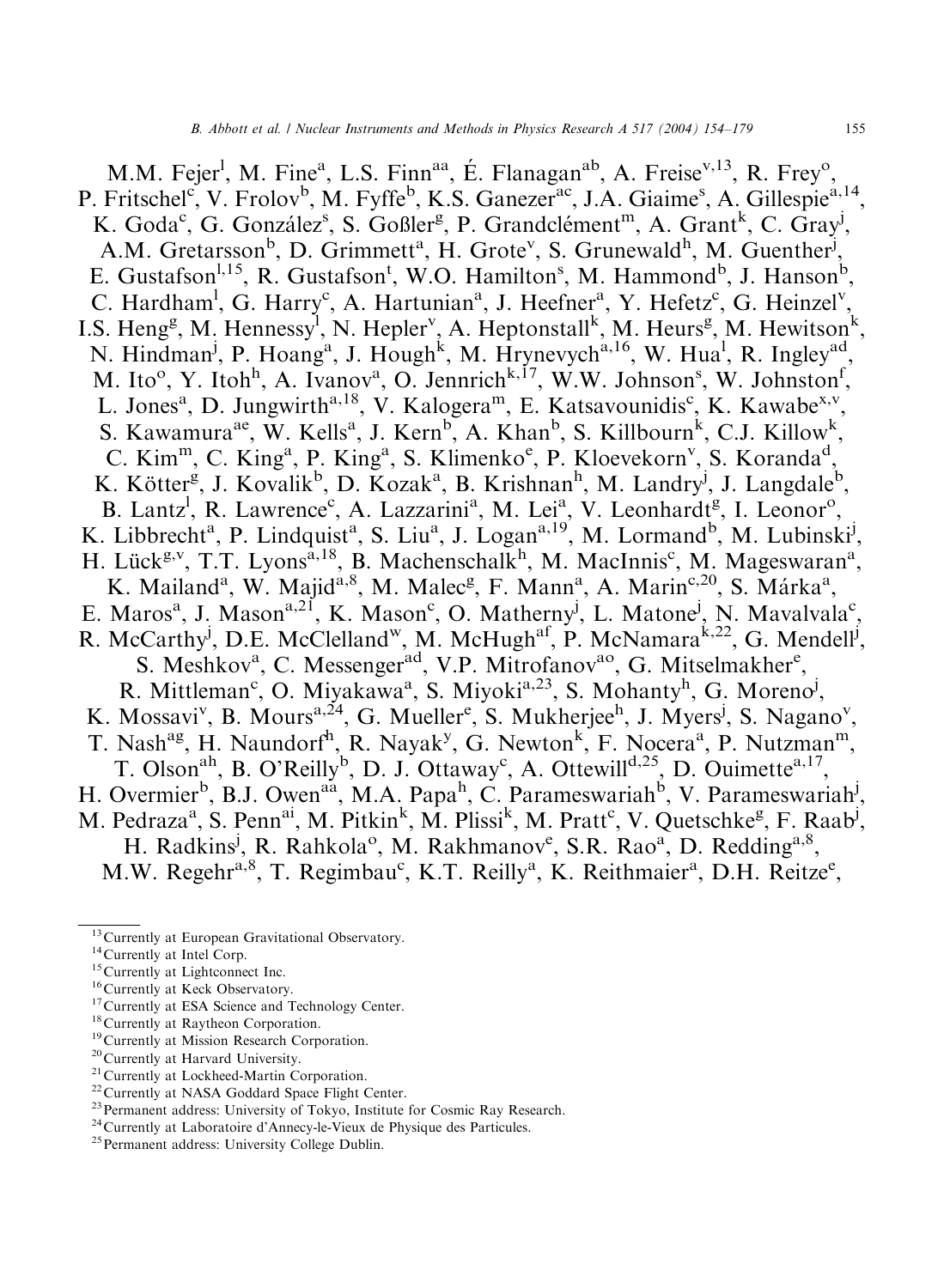S. Richman<sup>c, 26</sup>, R. Riesen<sup>b</sup>, K. Riles<sup>t</sup>, A. Rizzi<sup>b, 27</sup>, D.I. Robertson<sup>k</sup>, N.A. Robertson<sup>k, I</sup>, L. Robison<sup>a</sup>, S. Roddy<sup>b</sup>, J. Rollins<sup>c</sup>, J.D. Romano<sup>f</sup>, J. Romie<sup>a</sup>, H. Rong<sup>e, 13</sup>, D. Rose<sup>a</sup>, E. Rotthoff<sup>aa</sup>, S. Rowan<sup>k</sup>, A. Rüdiger<sup>v, x</sup>, P. Russell<sup>a</sup>, K. Ryan<sup>j</sup>, I. Salzman<sup>a</sup>, G.H. Sanders<sup>a</sup>, V. Sannibale<sup>a</sup>, B. Sathyaprakash<sup>i</sup>, P.R. Saulson<sup>aj</sup>, R. Savage<sup>j</sup>, A. Sazonov<sup>e</sup>, R. Schilling<sup>v,x</sup>, K. Schlaufman<sup>aa</sup>, V. Schmidt<sup>a,28</sup>, R. Schofield<sup>o</sup>, M. Schrempel<sup>g,29</sup>, B.F. Schutz<sup>h,i</sup>, P. Schwinberg<sup>j</sup>, S.M. Scott<sup>w</sup>, A.C. Searle<sup>w</sup>, B. Sears<sup>a</sup>, S. Seel<sup>a</sup>, A.S. Sengupta<sup>y</sup>, C.A. Shapiro<sup>aa,30</sup>, P. Shawhan<sup>a</sup>, D.H. Shoemaker<sup>c,\*</sup>, Q.Z. Shu<sup>e,31</sup>, A. Sibley<sup>b</sup>, X. Siemens<sup>d</sup>, L. Sievers<sup>a, 8</sup>, D. Sigg<sup>i</sup>, A.M. Sintes<sup>h,ak</sup>, K. Skeldon<sup>k</sup>, J.R. Smith<sup>v</sup>, M. Smith<sup>c</sup>, M.R. Smith<sup>a</sup>, P. Sneddon<sup>k</sup>, R. Spero<sup>a,8</sup>, G. Stapfer<sup>b</sup>, K.A. Strain<sup>k</sup>, D. Strom<sup>o</sup>, A. Stuver<sup>aa</sup>, T. Summerscales<sup>aa</sup>, M.C. Sumner<sup>a</sup>, P.J. Sutton<sup>aa</sup>, J. Sylvestre<sup>a</sup>, A. Takamori<sup>a</sup>, D.B. Tanner<sup>e</sup>, H. Tariq<sup>a</sup>, I. Taylor<sup>i</sup>, R. Taylor<sup>a</sup>, K.S. Thorne<sup>p</sup>, M. Tibbits<sup>aa</sup>, S. Tilav<sup>a,32</sup>, M. Tinto<sup>z,8</sup>, K.V. Tokmakov<sup>ao</sup>, C. Torres<sup>f</sup>, C. Torrie<sup>a,k</sup>, S. Traeger<sup>g,33</sup>, G. Traylor<sup>b</sup>, W. Tyler<sup>a</sup>, D. Ugolini<sup>al</sup>, M. Vallisneri<sup>p,8</sup>, M. van Putten<sup>c</sup>, S. Vass<sup>a</sup>, A. Vecchio<sup>ad</sup>, C. Vorvick<sup>j</sup>, S.P. Vyatchanin<sup>ao</sup>, L. Wallace<sup>a</sup>, H. Walther<sup>x</sup>, H. Ward<sup>k</sup>, B. Ware<sup>a,8</sup>, K. Watts<sup>b</sup>, D. Webber<sup>a</sup>, A. Weidner<sup>v,x</sup>, U. Weiland<sup>g</sup>, A. Weinstein<sup>a</sup>, R. Weiss<sup>c</sup>, H. Welling<sup>g</sup>, L. Wen<sup>a</sup>, S. Wen<sup>s</sup>, J.T. Whelan<sup>af</sup>, S.E. Whitcomb<sup>a</sup>, B.F. Whiting<sup>e</sup>, P.A. Willems<sup>a</sup>, P.R. Williams<sup>h,34</sup>, R. Williams<sup>z</sup>, B. Willke<sup>g,v</sup>, A. Wilson<sup>a</sup>, B.J. Winjum<sup>aa,4</sup>, W. Winkler<sup>v,x</sup>, S. Wise<sup>e</sup>, A.G. Wiseman<sup>d</sup>, G. Woan<sup>k</sup>, R. Wooley<sup>b</sup>, J. Worden<sup>j</sup>, I. Yakushin<sup>b</sup>, H. Yamamoto<sup>a</sup>, S. Yoshida<sup>am</sup>, I. Zawischa<sup>g, 35</sup>, L. Zhang<sup>a</sup>, N. Zotov<sup>an</sup>, M. Zucker<sup>b</sup>, J. Zweizig<sup>a</sup>

 $a$ LIGO—California Institute of Technology, Pasadena, CA 91125, USA

**b** LIGO Livingston Observatory, Livingston, LA 70754, USA

<sup>c</sup> LIGO—Massachusetts Institute of Technology, Cambridge, MA 02139, USA

 $d$  University of Wisconsin-Milwaukee, Milwaukee, WI 53201, USA

<sup>e</sup> University of Florida, Gainsville, FL 32611, USA

<sup>f</sup> The University of Texas at Brownsville and Texas Southmost College, Brownsville, TX 78520, USA

<sup>g</sup> Universität Hannover, D-30167 Hannover, Germany

<sup>h</sup> Albert-Einstein-Institut, Max-Planck-Institut für Gravitationsphysik, D-14476 Golm, Germany

<sup>i</sup> Cardiff University, Cardiff CF2 3YB, UK

<sup>j</sup> LIGO Hanford Observatory, Richland WA 99352, USA

 $k$  University of Glasgow, Glasgow G12 8QQ, UK

<sup>1</sup>Stanford University, Stanford, CA 94305, USA

<sup>&</sup>lt;sup>26</sup> Currently at Research Electro-Optics Inc.<br><sup>27</sup> Currently at Institute of Advanced Physics, Baton Rouge, LA.

<sup>&</sup>lt;sup>28</sup> Currently at European Commission, DG Research, Brussels, Belgium. <sup>29</sup> Currently at Spectra Physics Corporation. <sup>30</sup> Currently at University of Chicago. <sup>31</sup> Currently at LightBit Corporation.

<sup>&</sup>lt;sup>32</sup> Currently at University of Delaware.  $33$  Currently at Carl Zeiss GmbH.  $34$  Currently at Shanghai Astronomical Observatory.

<sup>&</sup>lt;sup>35</sup> Currently at Laser Zentrum Hannover.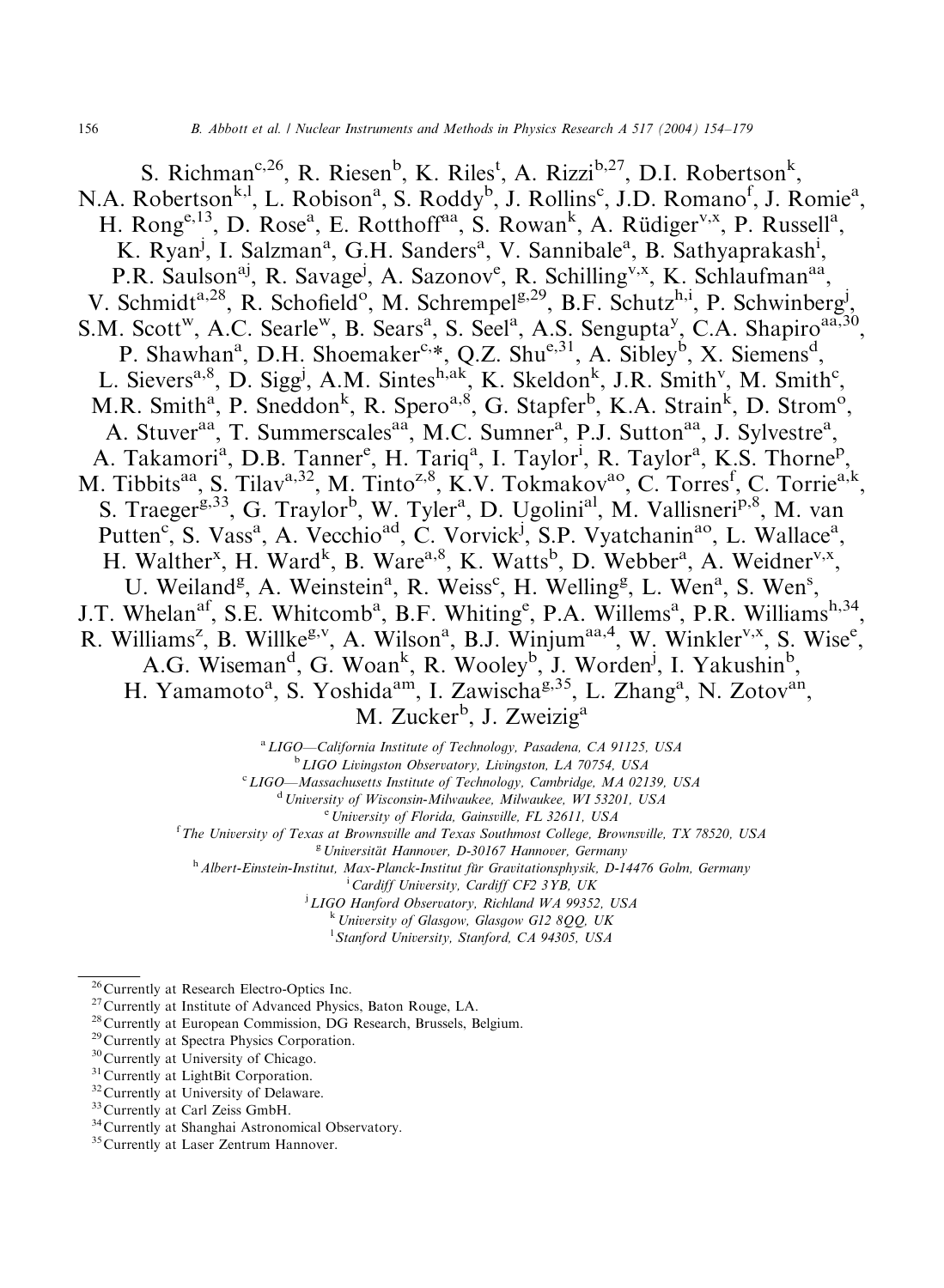B. Abbott et al. / Nuclear Instruments and Methods in Physics Research A 517 (2004) 154–179 157

<sup>m</sup> Northwestern University, Evanston, IL 60208, USA n Washington State University, Pullman, WA 99164, USA <sup>o</sup> University of Oregon, Eugene, OR 97403, USA <sup>p</sup> Caltech-CaRT, Pasadena, CA 91125, USA <sup>q</sup> University of Rochester, Rochester, NY 14627, USA r NASA/Goddard Space Flight Center, Greenbelt, MD 20771, USA s Louisiana State University, Baton Rouge, LA 70803, USA <sup>t</sup> University of Michigan, Ann Arbor, MI 48109, USA <sup>u</sup> Carleton College, Northfield, MN 55057, USA v Albert-Einstein-Institut, Max-Planck-Institut für Gravitationsphysik, D-30167 Hannover, Germany<br>w Australian National University, Canberra 0200, Australia <sup>x</sup> Max Planck Institut für Quantenoptik, D-85748 Garching, Germany  $<sup>9</sup>$  Inter-University Centre for Astronomy and Astrophysics, Pune 411007, India</sup> <sup>z</sup> California Institute of Technology, Pasadena, CA 91125, USA aa The Pennsylvania State University, University Park, PA 16802, USA ab Cornell University, Ithaca, NY 14853, USA ac California State University Dominguez Hills, Carson, CA 90747, USA  $^{ad}$  University of Birmingham, Birmingham, B15 2TT, UK ae National Astronomical Observatory of Japan, Tokyo 181-8588, Japan af Loyola University, New Orleans, LA 70118, USA ag Fermi National Accelerator Laboratory, Batavia, IL 60510, USA ah Salish Kootenai College, Pablo, MT 59855, USA ai Hobart and William Smith Colleges, Geneva, NY 14456, USA aj Syracuse University, Syracuse, NY 13244, USA ak Universitat de les Illes Balears, E-07071 Palma de Mallorca, Spain al Trinity University, San Antonio, TX 78212, USA am Southeastern Louisiana University, Hammond, LA 70402, USA an Louisiana Tech University, Ruston, LA 71272, USA ao Physics Faculty, Moscow State University, Moscow 119992, Russia

The LIGO Scientific Collaboration

Received 30 September 2003

#### Abstract

For 17 days in August and September 2002, the LIGO and GEO interferometer gravitational wave detectors were operated in coincidence to produce their first data for scientific analysis. Although the detectors were still far from their design sensitivity levels, the data can be used to place better upper limits on the flux of gravitational waves incident on the earth than previous direct measurements. This paper describes the instruments and the data in some detail, as a companion to analysis papers based on the first data.

 $\odot$  2003 Elsevier B.V. All rights reserved.

PACS: 04.89.Nn; 07.60.Ly; 95.45.+i; 95.55.Ym

Keywords: LIGO; Gravitational wave; Interferometer; Observatory

#### 1. Introduction

A number of laboratories around the world (TAMA [\[1\]](#page-26-0), VIRGO [\[2\]](#page-26-0), GEO [\[3,4\]](#page-26-0), LIGO [\[5,6\]\)](#page-26-0) are developing detectors for gravitational waves using laser interferometers to sense the very small strains anticipated from astrophysical sources. In a joint effort, two of these laboratories, LIGO and GEO 600, have performed their first scientific observations. This note is intended to provide greater detail in the description of the detectors themselves as a companion to papers describing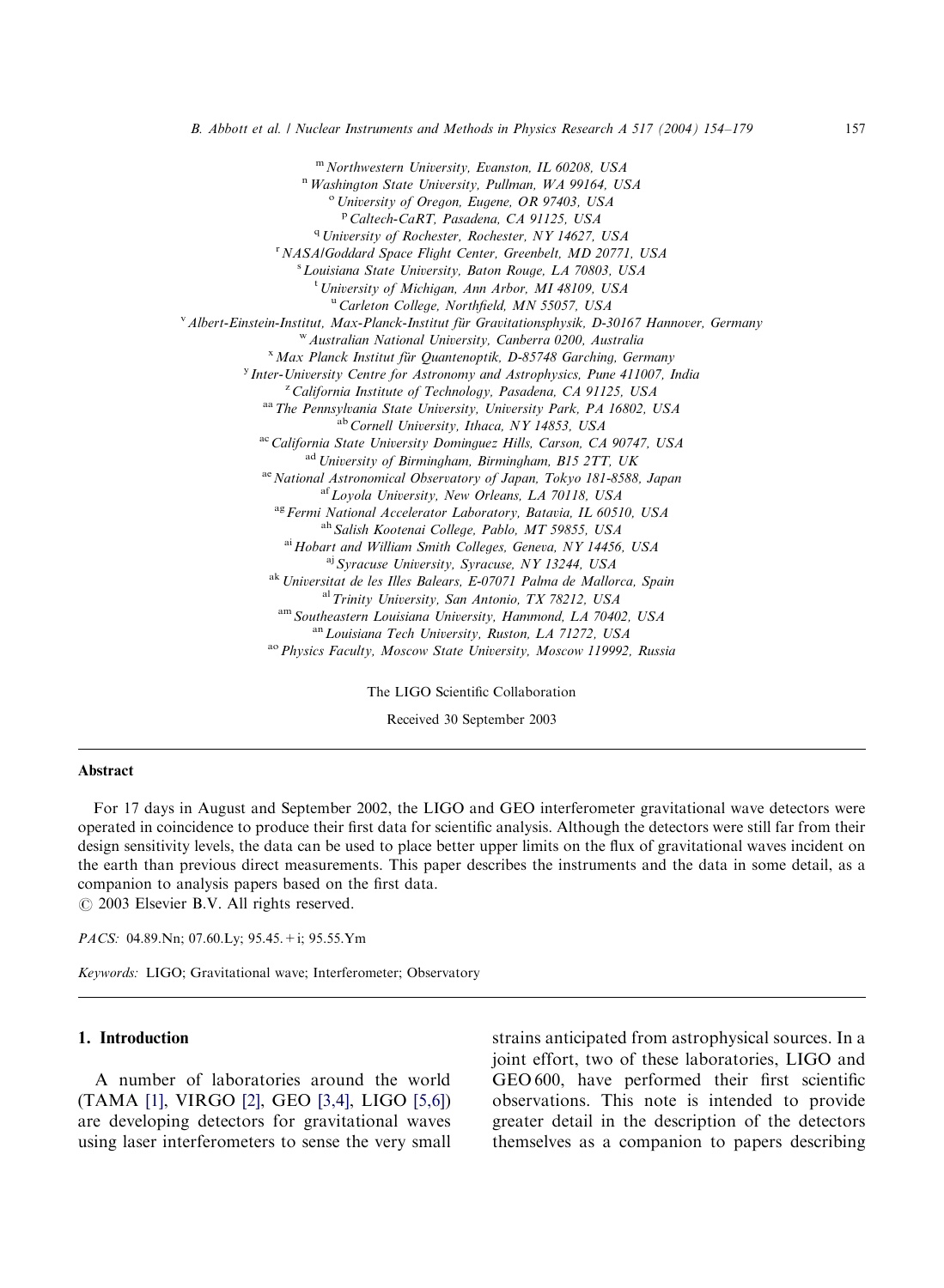the data analysis and astrophysical conclusions from this Science Run (designated S1).

Both GEO 600 and LIGO use the principle of the Michelson interferometer, with its high sensitivity to differential changes  $\Delta L = L_1 - L_2$  of the lengths  $L$  in the two perpendicular arm lengths  $L_1$  and  $L_2$ , to detect strains of the order of  $h =$  $\Delta L/L = 10^{-20}$  over a wide frequency range. The required sensitivity of the interferometric readout is achieved through the use of high circulating laser power (to improve the shot-noise limited fringe resolution) and through techniques to store the light in the interferometer arms (to increase the phase shift due to a passing gravitational wave). The frequency range of interest for these instruments lies in the audio band ( $\sim$  50–5000 Hz), leading to gravitational wavelengths  $\lambda_{gw} = c/f_{gw}$ of hundreds of km. Because practical groundbased detectors are short compared to the wavelength, long interferometer arms are chosen to increase the sensitivity of the instrument. A vacuum system protects the beams from variations in the light path due to air density fluctuations. The test masses, which also serve as mirrors for the Michelson interferometer, are suspended as pendulums and respond as free masses above their  $\sim$  1 Hz resonant frequency. External mechanical disturbances are suppressed through seismic isolation systems, and the in-band intrinsic thermal noise is controlled via careful choice of materials and construction techniques.

#### 1.1. LIGO

The LIGO Observatory construction started in 1994 at the LIGO site in Hanford, Washington, USA. Construction at the Livingston, Louisiana, USA site began a year later in June 1995. The buildings and 4 km concrete arm-support foundations were completed in 1998. The vacuum systems were completed in 1999, and detector installation was substantially completed in 2000. The first operation of a LIGO interferometer took place in October 2000. This marked the initiation of the commissioning, consisting of periods of intense testing and tuning of subsystems, separated by periods where the interferometers were run as complete systems. These engineering runs were

primarily intended to assess the progress toward full detector operation. However, they were also used to collect data that could be used to test data handling, archiving and analysis software. Progress through the commissioning phase has been steady, both in terms of improving sensitivity and in terms of reliable operation with a reasonable duty cycle. By summer 2002, the improvements had been sufficient that a short duration Science Run could be expected to achieve limits on the observations of gravitational waves that would be comparable to or better than previous experimental limits. Consequently, a two-week observation period was scheduled, and other laboratories operating interferometer detectors were invited to join in simultaneous operation, as documented here. Further progress in sensitivity has subsequently been achieved through additional commissioning.

#### 1.2. GEO 600

The construction of GEO 600 started in 1995 as a German/British collaboration on a site near Hannover, Germany. Because the site constrained the length of the arms to 600 m; an advanced optical layout and novel techniques for the suspension systems were included in the detector design. After the buildings and the trenches were finished in 1997 the complete vacuum system was installed and tested. The construction phase was followed by the installation of the two suspended triangular mode cleaners which have been operating reliably since 2000. To gain experience with the alignment and length control of long baseline cavities the commissioning continued with the installation of a 1200 m long Fabry–Perot cavity formed by one interferometer arm and the power recycling mirrors. To reduce the risk of contaminating or damaging the expensive main interferometer mirrors, lower grade test mirrors suspended in steel wire slings were used for the 1200 m cavity experiment and for the commissioning of the power recycled Michelson interferometer which started in summer 2001. A first engineering test run was conducted in Jan 2002 in coincidence with a LIGO engineering run.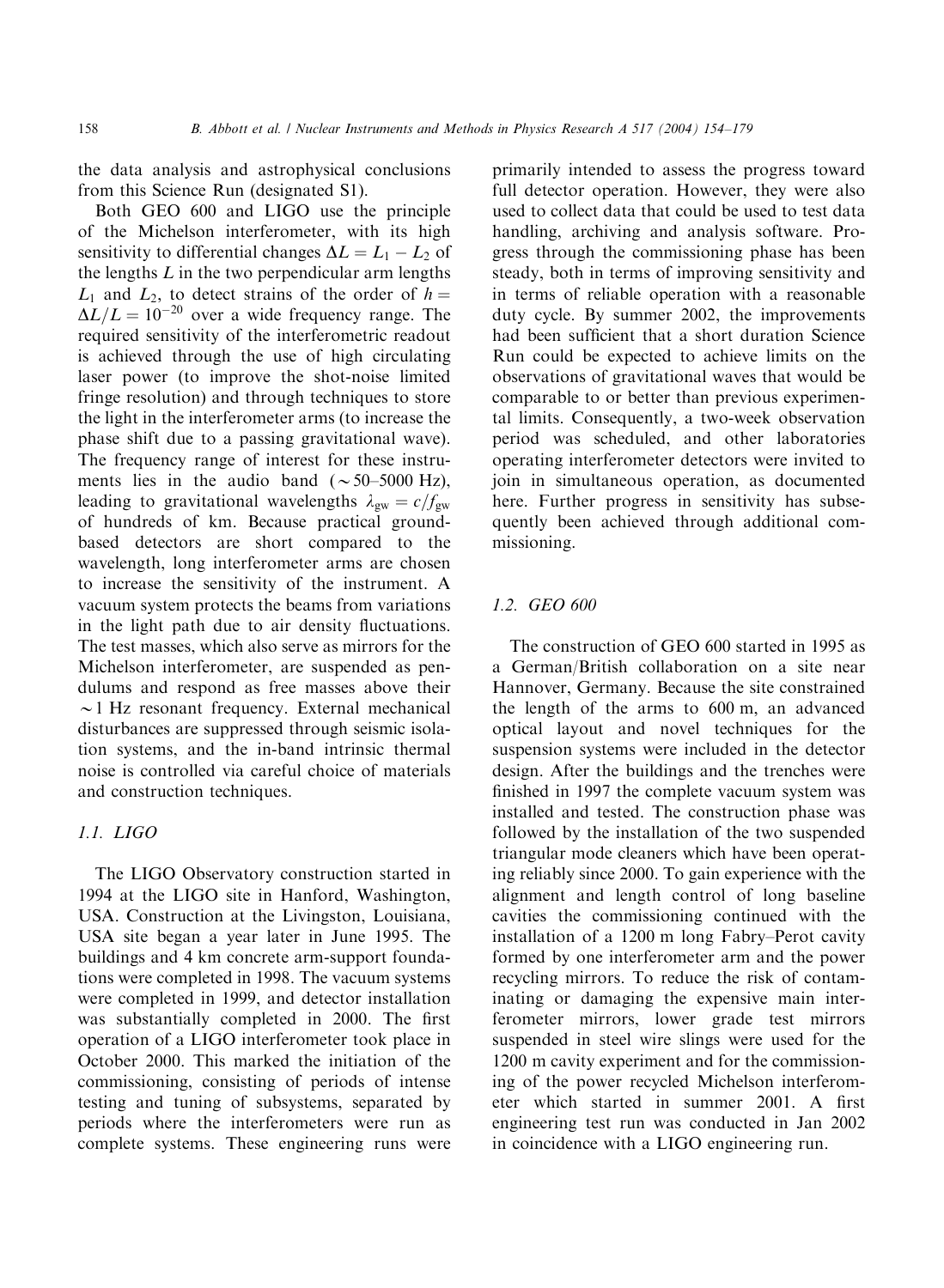The installation of the automatic alignment system for the Michelson interferometer and for the power-recycling cavity was a key step towards a duty cycle of more than 98% which was achieved in the 17 day S1 Science Run. The instrument ran as a power-recycled folded-arm Michelson for S1; commissioning of signal recycling started after S1 and is expected to bring the GEO detector a significant step closer to its design sensitivity.

#### 2. Purpose of the S1 science run

The primary goal of the S1 run was to collect a significant body of data to analyze for gravitational waves. Although the sensitivity of all the instruments was far from the design goal and the relatively short run time made it unlikely that a positive detection would be made, it was expected that upper limits could be derived from the data that would be comparable to or better than previous gravitational wave observations. Furthermore, the analysis provided the opportunity to test the methodologies with real gravitational wave detector data. Estimates of sensitivity for gravitational wave interferometers have almost always been based on the assumption of Gaussian noise. While this is a good point of departure for many of the limiting noise sources (e.g., shot noise or thermal noise), many others (e.g., seismic noise) are not expected to be so well-behaved. Thus, letting the data analysis confront the behavior of real noise as early as possible is crucial to developing and testing the analysis techniques.

Other goals for S1 were aimed at improving our understanding of the detectors and their operation. These include:

- (1) Investigating the factors that influence duty cycle for the interferometers. Long periods of operation with stable conditions are important for understanding the causes for the interferometers to lose 'lock' (loss of resonance condition for light in the interferometer cavities and consequent loss of linear operation of the sensing system)
- (2) Characterization of drifts in alignment and optimization of the alignment control systems
- (3) Testing and optimization of on-line monitoring tools for assessing performance and maintaining high sensitivity
- (4) Training and practice for instrument operators and scientific monitors.

This paper provides a description of the LIGO and GEO interferometers as they were used in the S1 run.<sup>36</sup> It is intended as a companion to the data analysis papers based on data from this run. Because commissioning was still underway, many parts of the detectors were not in their intended final operational configuration, and an important emphasis of this paper will be to identify and highlight those differences.

#### 3. The LIGO detector array

The LIGO detector array comprises three interferometers at two sites. The LIGO Livingston Observatory (LLO) contains three main instrument bays at the vertex and ends of the L-shaped site and houses a single interferometer with 4 km long arms (designated L1). The LIGO Hanford Observatory (LHO) has two additional experimental halls at the midpoint in each arm which enable it to accommodate two interferometers, one with 4 km long arms (designated H1) and one with 2 km arms (H2). The orientation of the Hanford site was chosen to be as closely aligned (modulo  $90^{\circ}$ ) to the Livingston site as possible, consistent with the earth's curvature and the need for the sites to be level; this maximizes the common response to a signal, given the quadrupolar form of the anticipated gravitational waves. The arms have an included angle of  $90.000^\circ$ . The locations and orientations of the two LIGO sites are given in [Table 1](#page-8-0).

The observatories have a support infrastructure of clean rooms, preparation laboratories, maintenance shops, and computer networking for control, data acquisition and analysis, as well as offices for site staff and meeting spaces for larger gatherings. The vacuum system can be divided into

<sup>&</sup>lt;sup>36</sup>A shorter period of simultaneous observations between TAMA, GEO, and LIGO also took place during the period of this science run. That effort will be documented elsewhere.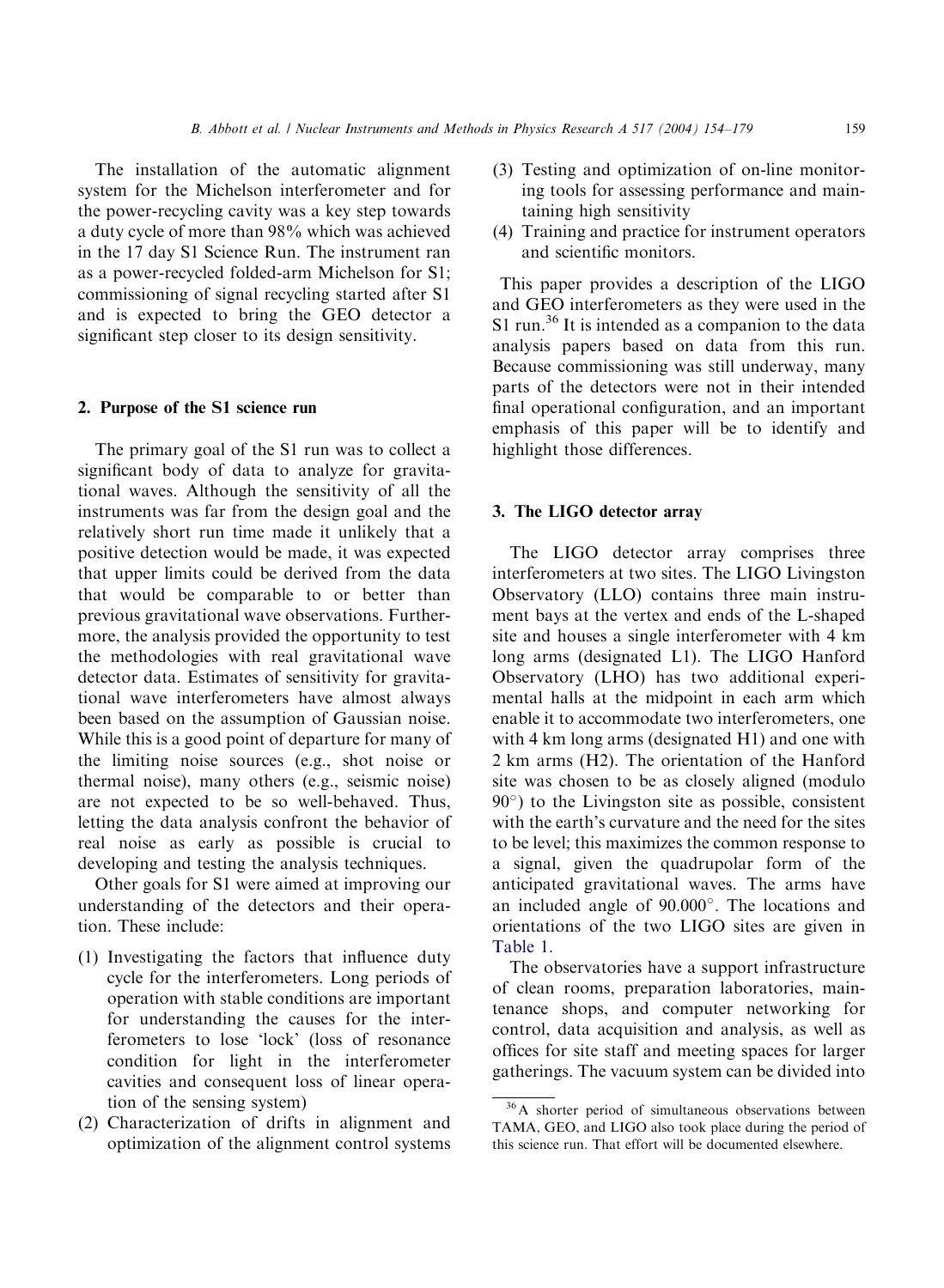two main pieces: the 4 km beam tube arms (through which the laser beams pass between the vertex and end test masses), and the vacuum chambers that house the suspended optics and associated equipment. The vacuum tubing for the arms [\[13,14\]](#page-27-0) is 1:2 m in diameter, fabricated from 3 mm thick 304L stainless steel, processed to reduce the outgassing to very low levels (1 to  $8 \times 10^{-14}$  mbar  $1 \text{ s}^{-1}$  cm<sup>-2</sup>). Expansion bellows are placed periodically along the arms. An extended bake at elevated temperature was used to remove adsorbed water. The tubing is supported by a ground-level concrete slab, protected by a concrete cover, and aligned to centimeter accuracy [\[15\]](#page-27-0). Ion pumps at 2 km intervals and liquid nitrogen cooled cryogenic traps where the

Table 1 Location and orientation of the LIGO detectors

| LIGO observatory     | Hanford                 | Livingston              |
|----------------------|-------------------------|-------------------------|
| Vertex latitude      | $46^{\circ}27'18.5''$ N | $30^{\circ}33'46.4''$ N |
| Vertex longitude     | $119^{\circ}24'27.6''W$ | $90^{\circ}46'27.3''$ W |
| Orientation of X arm | $324.0^{\circ}$ (NW)    | $252.3^{\circ}$ (WSW)   |

Note that the Livingston Observatory is rotated by  $\sim 90^\circ$  with respect to the Hanford Observatory, when the earth's curvature is taken into account.

arms enter the buildings at the vertex, end, and midstations maintain the base pressure in the arms between  $10^{-8}$  and  $10^{-9}$  mbar, with the residual gas being mainly hydrogen. This pressure is sufficient to put the residual gas scintillation well below the LIGO design sensitivity.

The seismic isolation system, test masses, and other interferometer optics are housed in vacuum chambers at the vertex, mid-stations (at Hanford), and end-stations. Large gate valves where the beam tubes enter the buildings allow the vacuum chambers to be isolated from the beam tubes and brought to atmospheric pressure for work on the suspended optics while maintaining the vacuum in the 4 km arms. The vacuum chambers have large doors to aid in the access to install and align optics. When the chambers are at atmospheric pressure they are purged continuously with clean (Class 10) dry air. They have numerous viewports (for laser beams to enter and exit the vacuum system and for video camera monitoring of the interior components) and electrical feedthroughs. The pumping system includes roughing pumps with Roots blowers, and hydrocarbon-free turbopumps. Only ion pumps and cryogenic traps are used when the interferometers are operating. The vacuum chambers are fully instrumented with



Fig. 1. Schematic layout of a LIGO interferometer.

<span id="page-8-0"></span>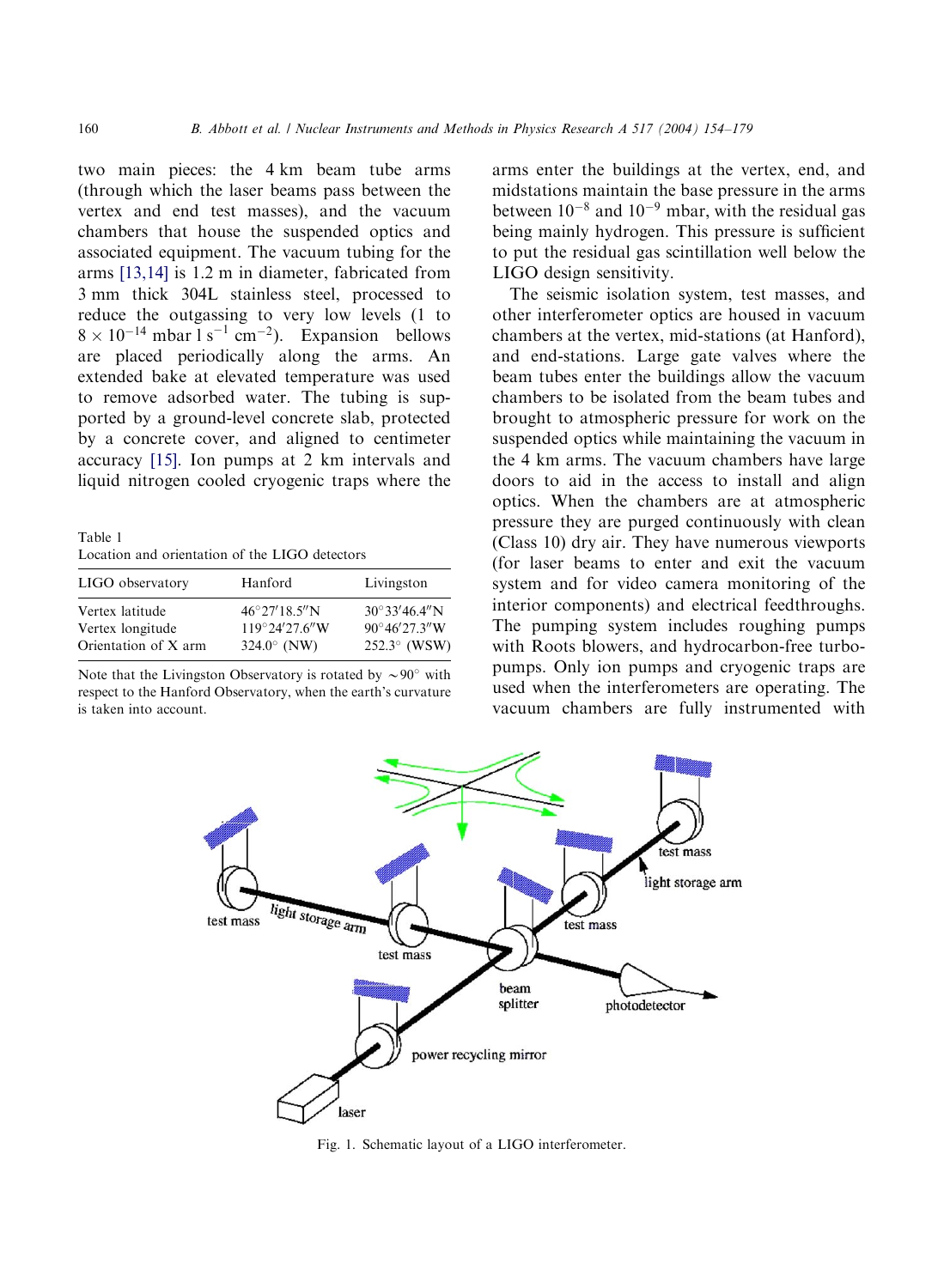gauges and residual gas analyzers; pressures range between  $4 \times 10^{-8}$  and  $3 \times 10^{-9}$  mbar. All materials used in the vacuum chambers and for the installed detector equipment are carefully processed and screened to minimize the amount of hydrocarbons introduced into the vacuum system as a precaution against mirror contamination [\[16\]](#page-27-0).

The basic optical configuration of each LIGO detector is that of a power-recycled Michelson interferometer with resonant arm cavities, shown in [Fig. 1](#page-8-0). Gravitational waves produce strains in space. The arm cavity mirrors serve as the inertial test bodies (test masses), which move in response to these strains. For example a sinusoidal wave incident on the plane of the interferometer will cause an apparent shortening of the optical path along one arm and a lengthening along the other arm, and this process reverses half a cycle later in the signal evolution. Laser light is incident from the bottom-left on the beamsplitter, which divides it and sends it to low-loss cavities in the arms. The transmission of the input mirror in each cavity is much larger than the losses in the cavity, and thus when the cavities are on resonance, almost all of the light is returned to the beamsplitter. The beamsplitter is held so that the light emerging from the antisymmetric port of the interferometer (right) is at a minimum, and almost all of the light is reflected back toward the laser. The power-recycling mirror forms a resonant optical cavity with

the interferometer, causing a build-up of power in the recycling cavity. The arm cavity mirrors serve as the inertial test bodies (test masses), moving in response to the gravitational wave.

#### 3.1. Laser

Each interferometer is illuminated with a continuous-wave Nd:YAG laser operating in the  $TEM_{00}$  Gaussian spatial mode at 1064 nm, and capable of 10 W output power [\[17\].](#page-27-0) A small portion of the beam is used to stabilize the laser frequency using a reference cavity in an auxiliary vacuum chamber (Fig. 2). The beam going to the reference cavity is double-passed through an acousto-optic modulator driven by a voltage controlled oscillator; this allows an offset between the laser frequency and the reference cavity frequency to permit the laser to follow the arm cavity length change due to tidal strains. This initial level of stabilization is at 0.1 Hz/Hz $^{1/2}$ or better in the gravitational wave band. The main portion of the beam is passed through a 45 cm path length triangular cavity to strip off non-TEM $_{00}$  light and to provide passive filtering of the laser intensity noise with a pole frequency of 1:5 MHz (0:5 MHz at Livingston for the S1 run). An intensity noise control system designed to reduce relative intensity fluctuations below  $10^{-8}$  Hz<sup>-1/2</sup> was only partially implemented



Fig. 2. Simplified schematic of laser stabilization. EOM: Electro-Optic Modulator; AOM: Acousto-Optic Modulator; VCO: Voltage Controlled Oscillator; PD: Photo Diode; PMC: Pre-Mode Cleaner; IOO: Input Optics; LSC: Length Sensing/Control system.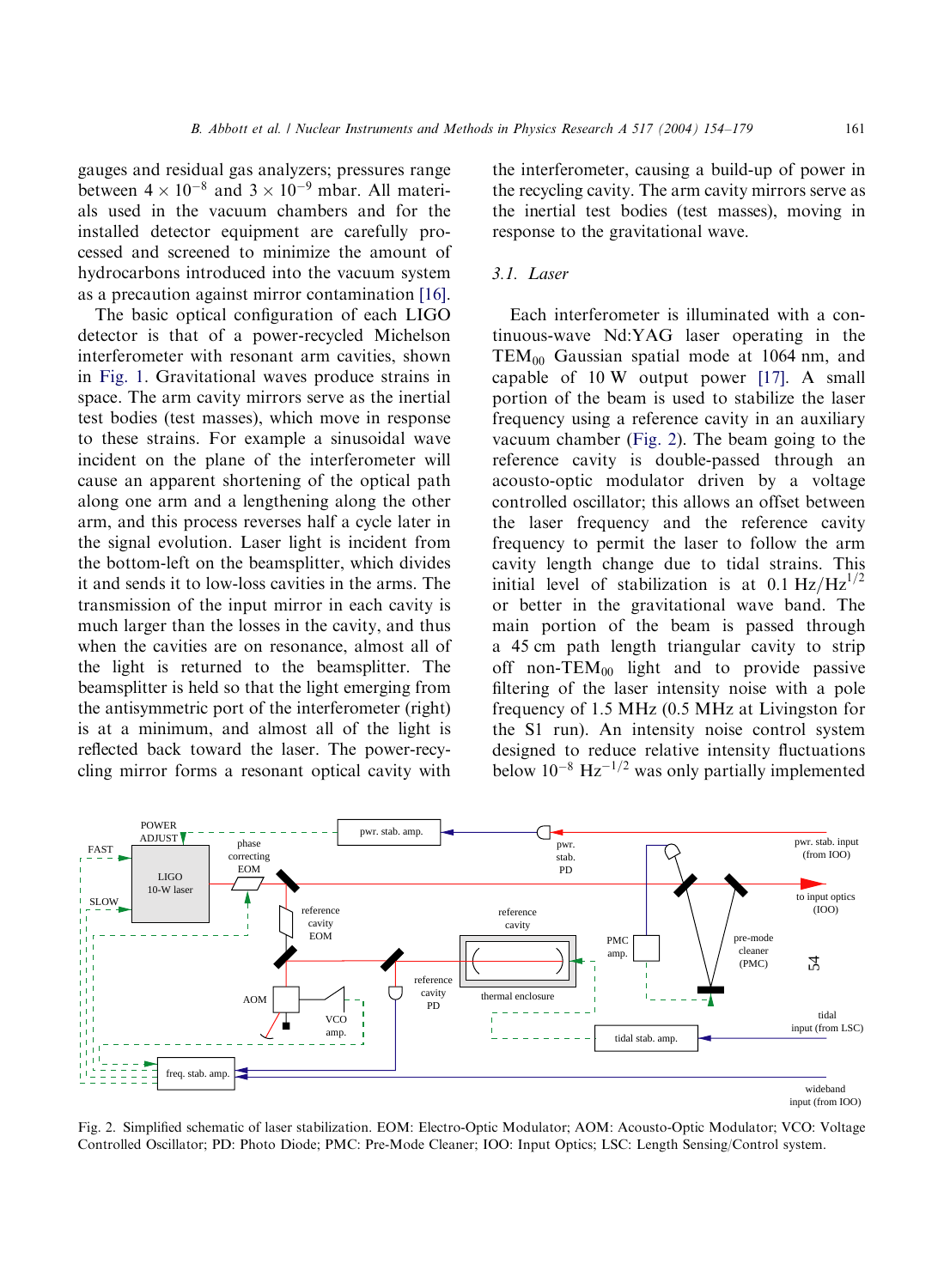during the S1 run, leaving the intensity noise at approximately  $10^{-7}$  Hz<sup>-1/2</sup> level. Electro-optic modulators impress radio-frequency sidebands on the light at 24.5 and 33 MHz (29.5 and 26:7 MHz for H2) for sensing respectively the interferometer, and suspended mode cleaner [\[18\]](#page-27-0) degrees of freedom. The design for the LIGO interferometers is for 8 W to be incident on the mode cleaner. However, the commissioning of the instrument for high input power was not completed at the time of S1, and the powers incident on the mode cleaner had been adjusted (through the use of attenuators and reduced laser power) to approximately 1 W for H1 and L1 and approximately 6 W for H2.

#### 3.2. Input optics

After the laser beam enters the vacuum system, it passes through a set of input optics to condition it before it passes to the main interferometer. First, it passes through a mode cleaner—a  $\sim$  24 m path length triangular ring cavity with a finesse of  $\sim$ 1350, formed from separately suspended mirrors. This cavity stabilizes the beam size, position and pointing. It also blocks the 33 (or 26.7) MHz sidebands, but transmits the 24.5 (or 29.5) MHz sidebands used for the interferometer sensing, which are at multiples of the mode cleaner free spectral range. In addition, it serves as an auxiliary reference for the laser frequency control servo, reducing frequency noise in the transmitted laser light to the  $10^{-3}$  Hz/Hz<sup>1/2</sup> level for the S1 run parameters. After the mode cleaner, the beam passes through a Faraday isolator, which diverts light returning from the interferometer onto a photodetector. This prevents the returning light from reaching the laser and causing excess noise, and allows the common-mode motions of the testmass mirrors to be sensed. Finally, the beam passes through an off-axis telescope formed by three suspended mirrors, which expands the beam to match the  $\sim$  4 cm (1/e<sup>2</sup> radius in power) mode of the arm cavities.

#### 3.3. Interferometer optics

The main interferometer optics [\[19,20\]](#page-27-0) are fabricated from high-purity fused silica, 25 cm in diameter and 10 cm thick (except the beamsplitter which is 4 cm thick). Radii of curvature of the cavity optics are chosen so that the arm cavities have a stability  $g = (1 - L/R_1)(1 - L/R_2)$  (L is the cavity length and  $R_n$  are the radii of curvature of the two cavity mirrors) of 0.33 (H1 and L1) or 0.67 (H2), to minimize the excitation of higher order transverse modes by separating them in frequency from the laser frequency and its RF modulation sidebands. The surface figure accuracy of the polished optic is better than 1 nm; the coatings have a thickness uniformity that holds their contribution to the apparent surface flatness negligible. The coatings have a power absorption less than 1 ppm and scatter less than 70 ppm: All optics are wedged (typically about  $2^{\circ}$ ) to reduce the possibility of stray reflections interfering with the main beam and to give access to samples of the light inside the interferometer. Transmission of the input mirrors to the arm cavities is 2.7% and the end mirrors have a transmission of approximately 12 ppm; to give an arm cavity pole frequency of 85 Hz (170 Hz for H2). The beamsplitter reflectivity was specified as  $50 \pm 0.5$ %. The recycling mirror transmission is also 2.7%, to give a design recycling factor (or increase in the circulating power) of  $\sim$  50 for the optics as designed and at full power.

During the S1 run, the low light input power led to the optical configurations of the three interferometers operating away from their design point. At full operating power, absorption of light in the substrate and coating of the input mirrors for the arm cavities is expected to create significant thermal lensing. As a result, the curvature of the recycling mirrors was figured to compensate for this anticipated thermal lensing. Since the incident laser power in the H1 and L1 interferometers was significantly under the design level, the lack of thermal lensing makes the recycling cavities slightly unstable for the modulation sideband light. This has little effect on the carrier recycling gain (since the carrier spatial mode is stabilized by resonance in the arm cavities) but reduces the transmission of sideband light to the antisymmetric port by more than a factor of 10. This further reduces the main differential arm length sensitivity in the high frequency region where shot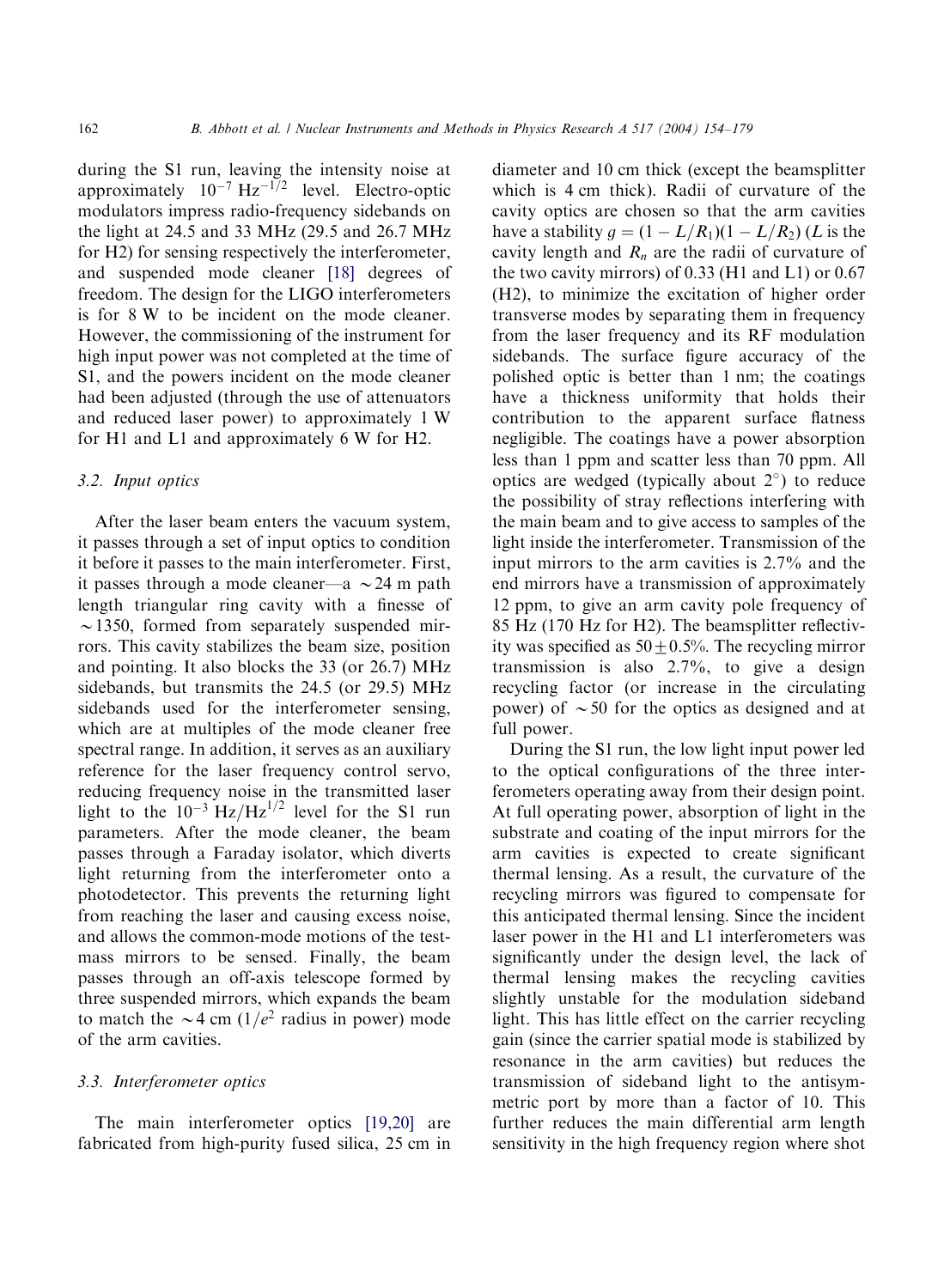noise is expected to be dominant. In the case of the 2 km interferometer H2, although it was receiving nearly the design input laser power, an out-ofspecification anti-reflection coating on the input mirror of one arm caused excess loss in the recycling cavity and reduced the recycling gain for the carrier by more than a factor of two. As a result it also did not develop the required thermal lens and its transmission of sidebands to the dark port was also degraded by a similar factor. These limitations contributed to the relatively high noise level of the instruments seen in the sensing-noise limited regime  $(f > 200 \text{ Hz})$ .

#### 3.4. Suspensions

Each interferometer optic is suspended as a pendulum from vibration-isolated platforms to attenuate external disturbances in the gravitational wave band; see Fig. 3 for a schematic drawing. The suspension fiber is a steel piano wire, loaded at approximately 40% of its yield stress, passing under the optic as a simple loop [\[48,49\].](#page-27-0) Small, notched glass rods are glued to the side of the optic a few millimeters above the center of mass to define the suspension point and minimize frictional



Fig. 3. LIGO suspension.

losses. The normal modes of the test mass optic suspension are approximately 0:74 Hz (pendulum mode), 0:5 Hz (yaw mode), 0:6 Hz (pitch mode), 12 Hz (bounce mode), 18 Hz (roll mode) and multiples of 345 Hz (violin mode). Thermal noise is managed in interferometric gravitational wave detectors by placing resonances above or below the detection band when possible, and by choosing materials and assembly techniques which yield high resonance  $\hat{O}$ 's [\[21\].](#page-27-0) This gathers the thermal noise power into a narrow band and lowers the values on either side of the resonance. In the case of the suspensions, high resonance  $O$ 's (measured to be typically 2 to  $4 \times 10^5$  in all suspension modes yield a negligible level of off-resonance thermal noise for the S1 sensitivity.

The suspension system also provides the means for applying control forces and torques to align the mirrors and hold the interferometer in resonance. Four small Nd:Fe:B magnets are attached to the back of the mirror using aluminum stand-offs and a vacuum compatible epoxy, with alternating polarities to reduce coupling to environmental magnetic fields. The suspension structure supports voice coils on ceramic forms near the magnets to produce control forces. Each of these assemblies also incorporates an LED/photodiode pair arranged so that the magnet partially obstructs the path between them (a ''shadow sensor''). This provides a read-out of the longitudinal position of the magnet with a noise level of approximately  $10^{-10}$  m/Hz<sup>1/2</sup> in the gravitational wave band. Similar magnets are attached to the sides of the optic and a shadow sensor/voice coil assembly acts on one of these to damp sideways motion.

The magnet and coil actuators are driven by several sensors, via servo controllers, allowing control of their positions and orientations with respect to both the local structures and the globally-measured lengths and angles. Local damping of the modes of the suspension is provided by feeding appropriately filtered and mixed signals from the shadow sensors to the coils to create a damping force near the pendulum frequencies. Signals from interferometric-based wavefront sensors and optical levers (described below) are also applied to maintain the pointing of the test mass. Lastly, the interferometer length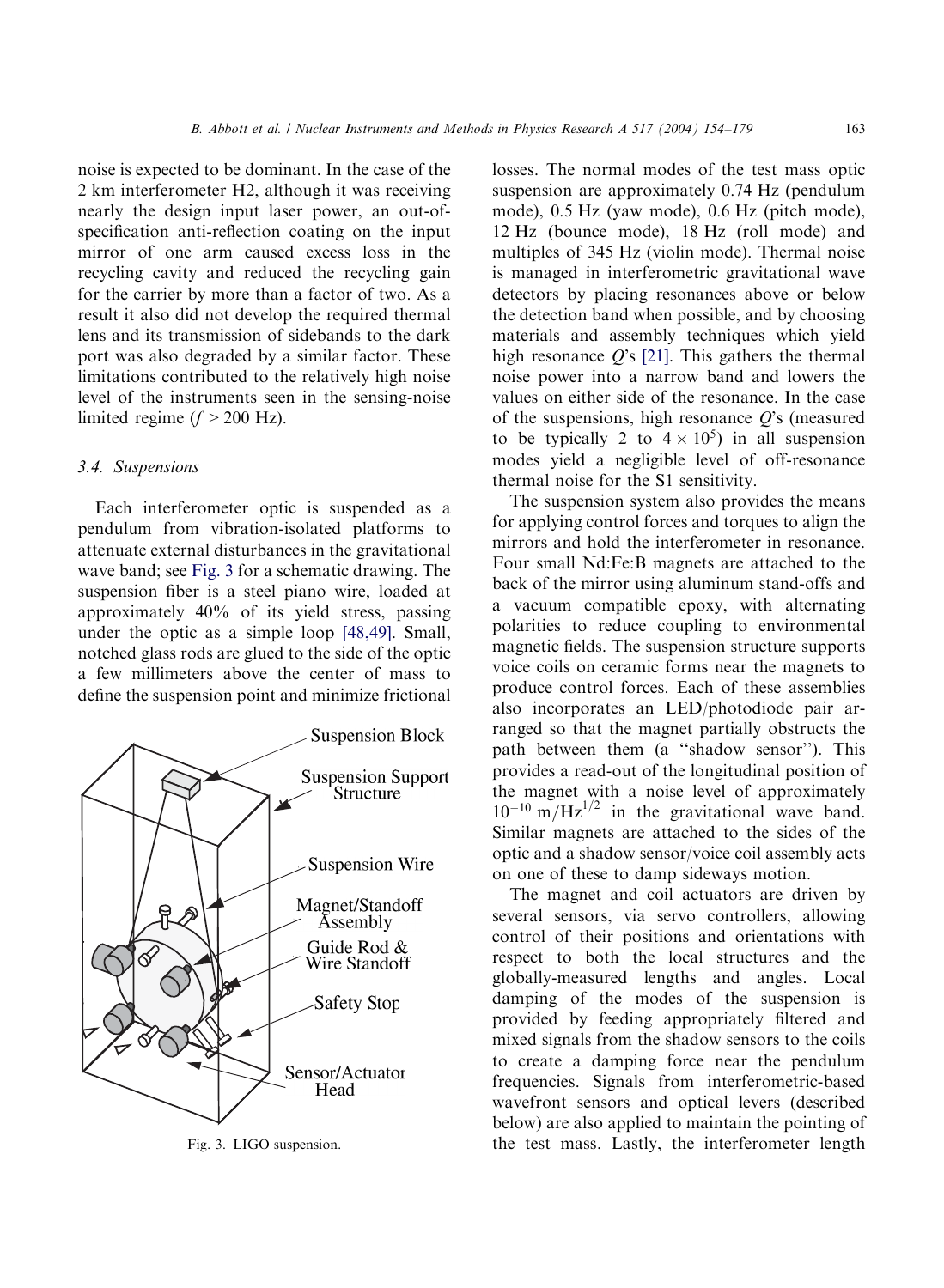signals are applied to acquire resonance and hold the operating lengths for the interferometer to within  $\sim 10^{-13}$  m rms. The suspension controllers, which combine and filter these signals appropriately, were of two styles during S1: an original analog system with some digital gain and filter controls (for H2 and L1), and a system with the signal processing performed digitally [\[22\]](#page-27-0) (H1). In all cases, a significant low-frequency noise contributor was the final amplifier, which for S1 had to deliver stronger control forces than those expected for the final configuration. This then compromised the gravitational wave-band performance.

Thermal noise internal to the mirrors is minimized by maintaining high  $Q$ 's in all the internal modes. The fused silica internal losses are anticipated to make the dominant contribution to thermal noise. However, the dielectric coating on the mirror will also contribute noticeably because of its proximity to the beam [\[23\]](#page-27-0). The attachments to the mirror for the suspension and the magnets can degrade the individual modal  $O$ 's but, because of their distance from the front surface of the optic, their effect on thermal noise is negligible. Insitu measurements of Q's typically range from  $2 \times$  $10^5$  to  $1.6 \times 10^7$ , depending on the mode. Calculations indicate that the thermal noise is near the design goal and thus negligible for the S1-run sensitivity.

#### 3.5. Seismic isolation

The vibration isolation systems are four layer passive isolation stacks [\[24\].](#page-27-0) The final stage in each vacuum chamber is an aluminum optical table that holds the optic suspensions. Each optical table is supported by four legs. Each leg consists of a series of three heavy stainless steel cylinders, supported by coil springs made with phosphor bronze tubing containing inner constrained layers which are sealed from the vacuum via electron-beam welding. The transfer function of ground motion to table motion shows a series of broad peaks between 1.5 and 12 Hz, representing the normal modes (typical  $Q \sim 10$ –30) of the masses moving on the springs, followed by a steep falloff above the highest resonance. The total attenuation

reaches a value of  $10^6$  by about 50 Hz. The high  $Q$ 's of the resonances in the 1.5–12 Hz band presents a particular problem at LLO, where they amplify anthropogenic ground noise in this frequency range, and cause difficulties in locking during daylight hours. A planned six degree-offreedom external active isolation system to cope with this excitation was not in place during S1. The support points for the seismic isolation stack penetrate the vacuum chamber through bellows that decouple the seismic isolation stack from vacuum chamber vibrations and drift. External coarse actuators at the support points permit translations and rotations to minimize the control forces that are needed to align the optics during the initial installation and to compensate for any long-term settling.

In addition, the systems at the ends of the arms are equipped with a fine actuator aligned with the arm that can translate the entire assembly (seismic isolation stack and optic suspension) by approximately  $+90 \mu$ m over the frequency range from DC to  $\sim$  10 Hz. This system is used during the interferometer operation to compensate for earth tides, using a simple predictive model and a very slow feedback from the differential and common mode arm length controls. At LLO, an additional microseismic feed-forward system [\[25\]](#page-27-0) was used to reduce the length fluctuations of the arms at the microseismic frequency (approximately 0.16 Hz). Also, the L1 detector's fine actuators were used together with seismometers in a beam-direction active seismic isolation system at each test mass chamber, which reduced seismic excitation of the most troublesome stack modes by a factor of  $\sim$  5.

#### 3.6. Length and angle control

There are four longitudinal degrees of freedom that must be held to allow the interferometer to function: the two arm lengths are held at the Fabry–Perot cavity resonance condition, the beamsplitter position is set to maintain the light intensity minimum at the antisymmetric port and the recycling mirror position is positioned to meet the resonance condition in the recycling cavity. These lengths are sensed using RF phase modulation sidebands on the incident light in an extension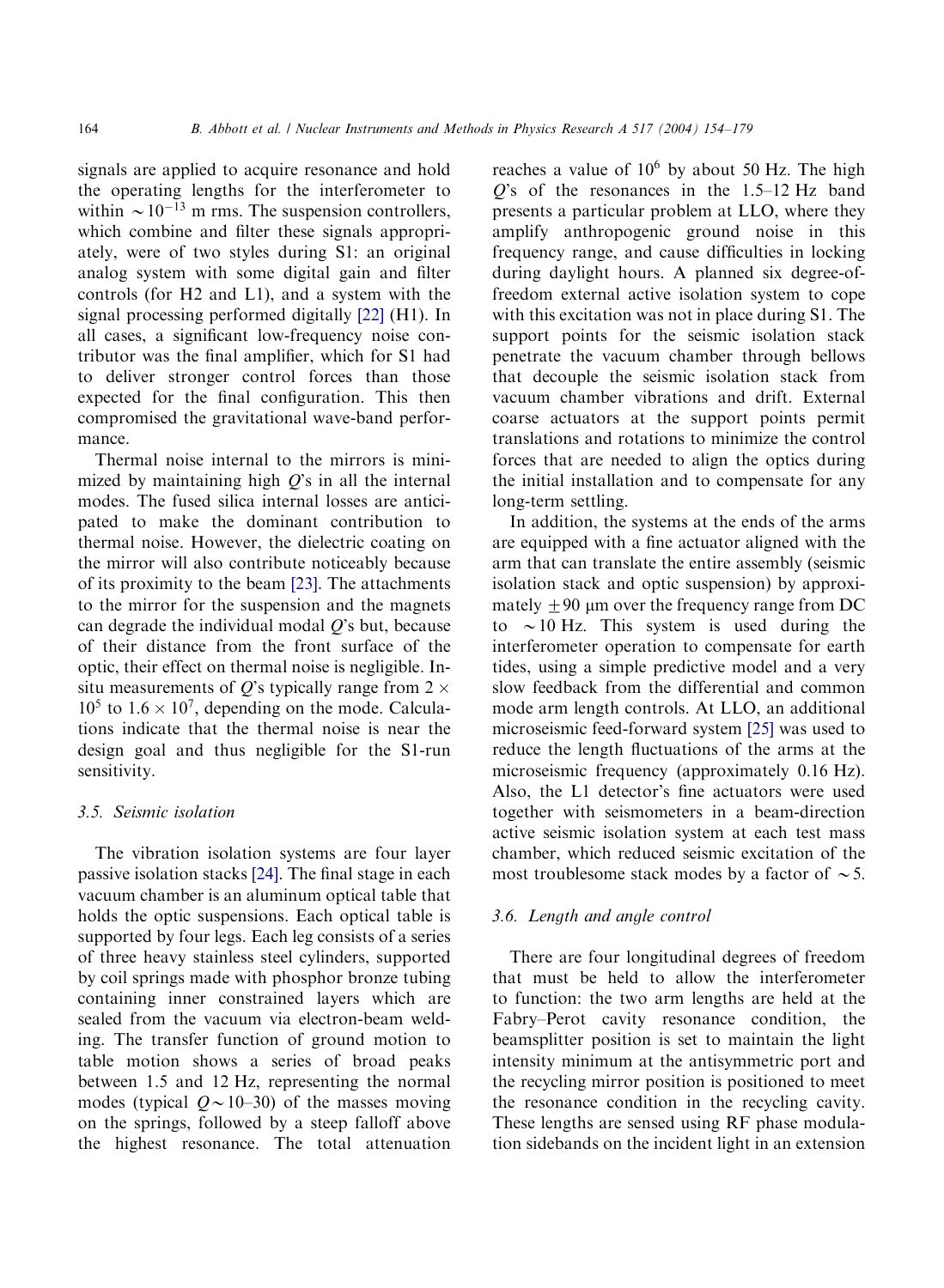

Fig. 4. Schematic drawing of a LIGO interferometer showing laser, input light mode cleaner, and the locations of the photodiodes  $(S_{xxx})$  used to sense and control the resonance conditions.  $L_1$  and  $L_2$  are the arm cavity lengths; a gravitational wave produces a differential signal of the form  $(L_1 - L_2)$ , and  $(L_1 + L_2)$  is a sensitive measure of the laser frequency noise. The Michelson degrees of freedom are differential  $(l_1 - l_2)$  and common-mode  $(l_1 + l_2)$ , the latter measured with respect to the recycling mirror. PBS: Polarizing Beam Splitter. AOM: Acousto-Optic Modulator. PC: Pockels Cell. VCO: Voltage Controlled Oscillator. S<sub>mc</sub>: Signal, Mode Cleaner. S<sub>ref</sub>: Signal, Reference Cavity. S<sub>refl</sub>: Signal, reflected light. FI: Faraday Isolator. PRM: Power Recycling Mirror. S<sub>prc</sub>: Signal, Power Recycling Cavity. Santi: Signal, Antisymmetric Port. BS: Beamsplitter. ITM: Input Test Mass. ETM: End Test Mass.

[\[26\]](#page-27-0) of the Pound–Drever–Hall technique. The modulation frequency was chosen so that the phase modulation sidebands are nearly antiresonant in the arm cavities; the carrier light is strongly overcoupled so that 0.97 of the light is reflected on resonance, and it receives a  $\pi$  phase shift on reflection. By making the recycling round trip cavity length an odd number of RF half-wavelengths, the recycling cavity can be simultaneously resonant for the carrier and sidebands. A small length asymmetry ( $\sim$ 30 cm) is introduced between the beamsplitter and the two input test masses to couple the sideband light out the dark port.

Three interferometer output beams (Fig. 4) are used to determine the longitudinal degrees of freedom [\[27\]](#page-27-0), which are best thought of as two differential motions (arm cavities or strain readout, and the Michelson), and two common-mode motions (common mode 'breathing' of the arm cavities, and of the power recycling cavity). A photodiode signal at the antisymmetric port is demodulated with the  $90^\circ$  quadrature of the

modulation drive to give a signal proportional to the difference in arm cavity lengths (differential arm length). A second photodiode monitors the light reflected from the recycling mirror (separated from the incident beam by a Faraday isolator); it is demodulated in phase with the modulation drive and is primarily sensitive to the average of length of the two arm cavities (common mode arm length). The third photodiode monitors light from inside the recycling cavity, picked off from the back (anti-reflection-coated) side of the beamsplitter with the aid of the small wedge angle in the substrate. The in-phase signal is primarily sensitive to the recycling cavity length, while the quadrature phase is sensitive to the Michelson path difference from the beamsplitter to the input test masses. One major deviation from the final interferometer design during S1 was that attenuators were placed in front of the antisymmetric port photodiodes on all three interferometers, reducing the effective power used in each interferometer to about 50 mW instead of the 6 W nominal value.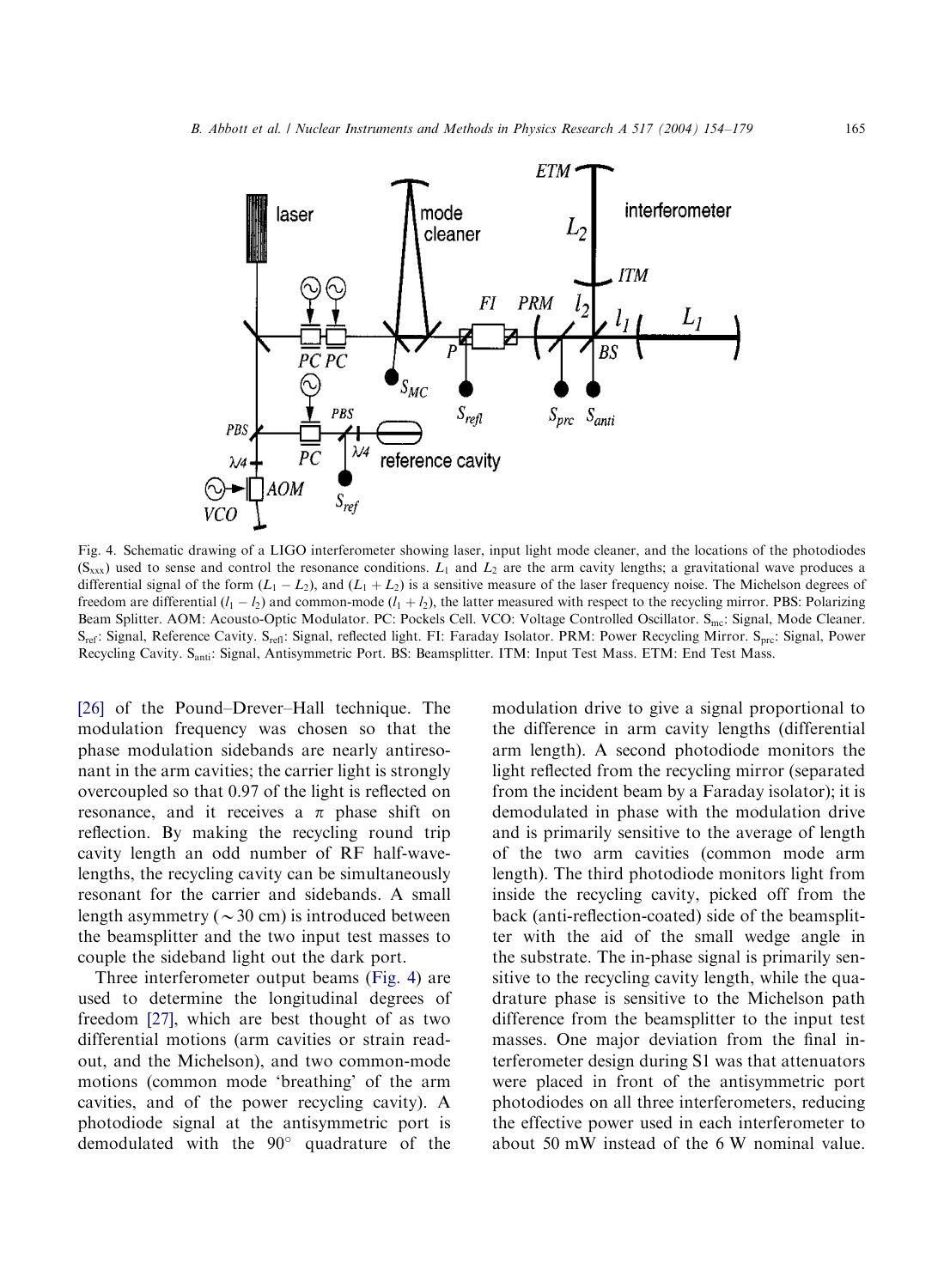These attenuators protected the photodiodes from saturation, and possible damage, during the commissioning phase before the complete mirror angular controls were implemented and when large fluctuations in the power on the photodiodes were present. This had a particularly significant impact on the performance in the high frequency region (above a few hundred Hz), where the low effective light level combined with the reduced sideband efficiency noted above to cause the noise to be well above the design level.

The signals from these three photodiodes, appropriately demodulated and filtered, are used to control the lengths and hold the interferometer in resonance. The high frequency portion of the reflected photodiode signal S<sub>refl</sub> is fed back (via an analog path at Hanford for S1, digital at Livingston) to the mode cleaner and laser to stabilize the input laser frequency to the average arm length. The signals  $S_{\text{pre}}$  and  $S_{\text{anti}}$  from the other two photodiodes are used to control the positions of the interferometer optics. The demodulated signals from all three photodiodes are whitened with an analog filter, digitized with a 16 bit ADC operating at 16 384 samples per second, and digitally filtered with the inverse of the analog whitening filter to return them to their full dynamic range. A dedicated real-time signal processor combines these error signals via a matrix (whose coefficients are adjusted in real time during the lock acquisition process) to form appropriate control signals, filters them, and sends the results to combinations of optics to control the interferometer. It also passes the photodiode signals (error signals) and the feedback signals to the data acquisition system. The flexibility of the digital control system to respond in changes to the interferometer response function during the 'locking' process as a function of sensed light levels, and to allow specialized filters to be implemented on the fly, has been crucial to the ability to acquire lock on the interferometers [\[28\],](#page-27-0) to aid in the commissioning, and ultimately to suppress noise in the control systems.

As noted above, an ensemble of optical levers and wavefront sensors is designed to sense and control the angular degrees of freedom of the suspended optics in the main part of the interferometer  $[29,30]$ . Each large  $(25 \text{ cm})$  optic is equipped with an optical lever, consisting of a fiber-coupled diode laser and a (position sensitive) quadrant photodiode, which is intended to hold the optic stable while the interferometer is unlocked. These components are mounted on piers outside the vacuum system and operate through viewports at distances between 1 and 25 m from the optic; their long-term stability and independence from the interferometric sensing system allows a manual alignment to be maintained continuously.

The full instrument design includes a wavefront sensing control system to optimize the alignment during operation. Quadrant photodiodes are placed at the output ports of the interferometer, in the near field and (via telescopes) in the far field. The photocurrents are demodulated as for the length control system, and sums and differences can be formed to develop a complete set of alignment information which is then used to control the mirror angles, using the suspension actuators. However, at the time of the S1 run, this system was only partially commissioned, and only the mode cleaner and two degrees of freedom of the interferometer, the differential pitch and yaw of the end test masses (cavity end mirrors), were controlled by wavefront sensors. As an interim measure, the incomplete wavefront sensing was complemented by signals from the optical levers during operation. However, the optical lever angular sensing noise is much greater than that for the wavefront sensors. Even after careful control-law shaping, the optical levers remained one of the principal contributors to the lowfrequency noise of the instrument for S1.

Baffles to capture stray light are placed along the 4 km beam tubes, and at specific places near the optics inside the vacuum chambers, to reduce the possibility of a scattered beam or one from an intentional wedge in the optics from recombining with the main beams. Some of the baffles for the final installation were not in place for the S1 run, but calculations indicate that this should not have been a source of noise at our present level of sensitivity.

A noise model of the instruments summarizes the limits to the performance of the interferometer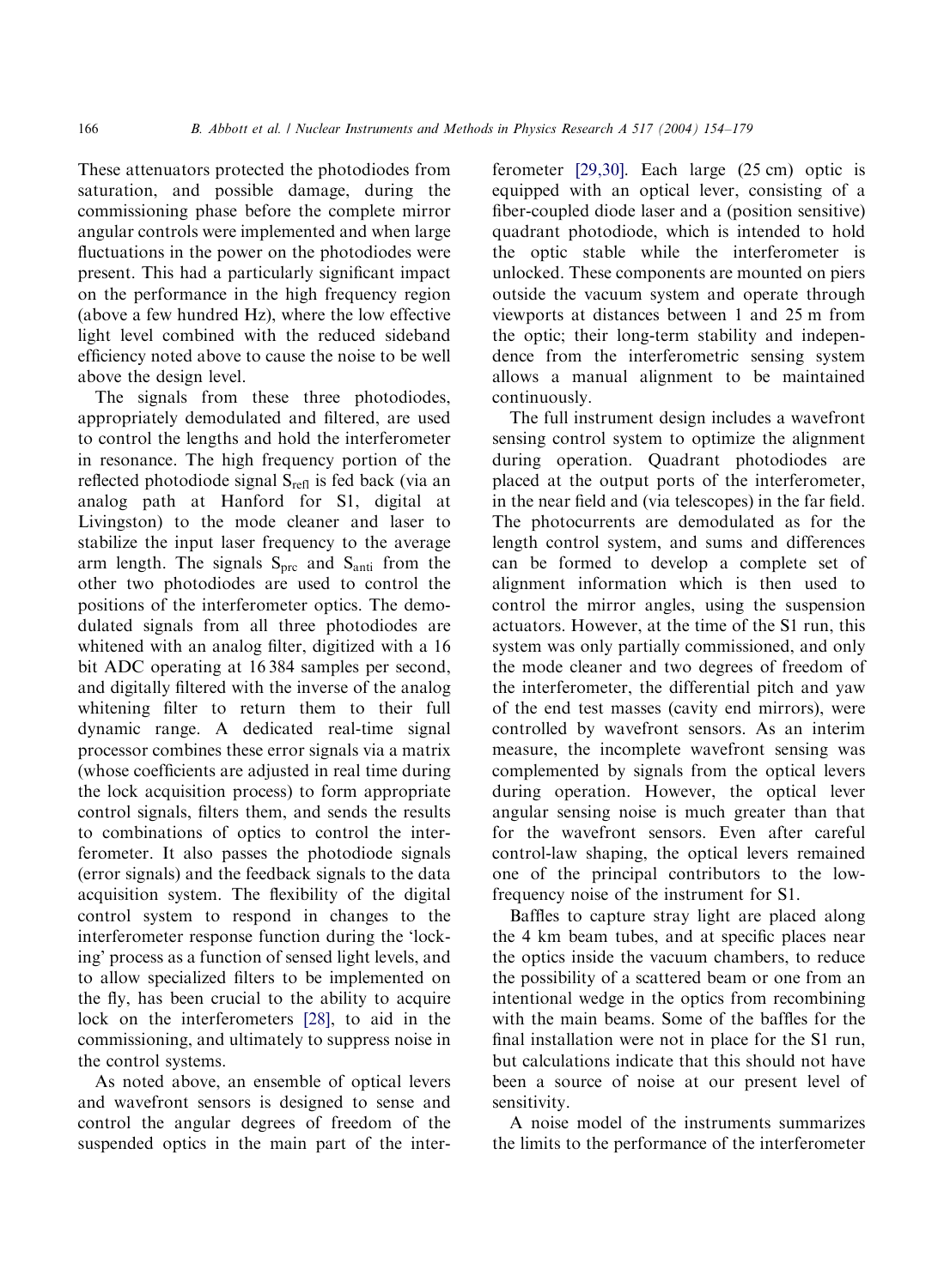

Fig. 5. A frequency-domain model of the noise sources at the time of the S1 run for the Livingston (L1) detector. The noise sources, discussed in the text, are assumed to add in quadrature. The actual noise curve is also shown, along with the performance expected for the instrument when working at the design level.

at the time of this science run. The model for the Livingston detector is shown in Fig. 5. In general, the contributions are evaluated by measuring a source term (e.g., laser frequency noise), and measuring a coupling function (e.g., the transfer function from an intentional frequency modulation to the response in the strain channel), and then multiplying these two together to make a prediction. In some cases, analytical models are used (for example the mechanical  $\hat{O}$  of the suspension systems is measured and then used in a model of the thermal noise contribution). For this model, all the terms are considered to be independent, and the noises are added as the square root of the sum of the squares. Many sources of noise have been modelled; this figure only shows those that limit the present performance. The model explains the overall instrument noise performance well, and subsequent commissioning efforts have shown that reductions in the leading noise terms also leads to the anticipated reduction in the overall instrument noise.

#### 3.7. Simulations

In addition to subsystem dynamics and control models, two simulations played a significant role in

the design and commissioning of the LIGO detectors. The first is an FFT-based optical propagation code [\[31\]](#page-27-0) that models the powerrecycled Michelson interferometer with Fabry– Perot arms. This code was used to develop the specifications for the interferometer optics, and has been used in comparisons with commissioning data to evaluate the performance of the optics as installed. The second simulation is an end-to-end time-domain simulation of the LIGO interferometers [\[32\]](#page-27-0). This model includes a modal-based optical propagation, accurate modeling of the electronic feedback, simplified models for the suspension systems, and typical noise inputs. This model proved to be invaluable in developing the lock acquisition software.

#### 3.8. Environmental monitoring

A system of auxiliary sensors is installed at each LIGO site to monitor possible environmental disturbances. The Physics Environment Monitor system (PEM) contains seismometers and tiltmeters to monitor low frequency ground disturbances, accelerometers and microphones to monitor higher frequency mechanical disturbances, magnetometers to monitor magnetic fields that might affect the test masses, and monitors of the line power. Sensors are present in all buildings and near all key sensitive components. They have been used to e.g., help identify sources of acoustic and electromagnetic coupling, and to help design improvements to the apparatus; as the instrument sensitivity improves, they will be used as veto signals in the astrophysical analyses. Planned cosmic ray detectors and rf monitors were not operational at the time of the S1 run.

#### 3.9. Control and data systems

Supervisory control of the interferometers is accomplished using Experimental Physics and Industrial Control System (EPICS) [\[33\].](#page-27-0) EPICS establishes a communications protocol within a non-hierarchical computer network and provides an operator interface from networked workstations located in the control room. Processors distributed in all electronics racks can modify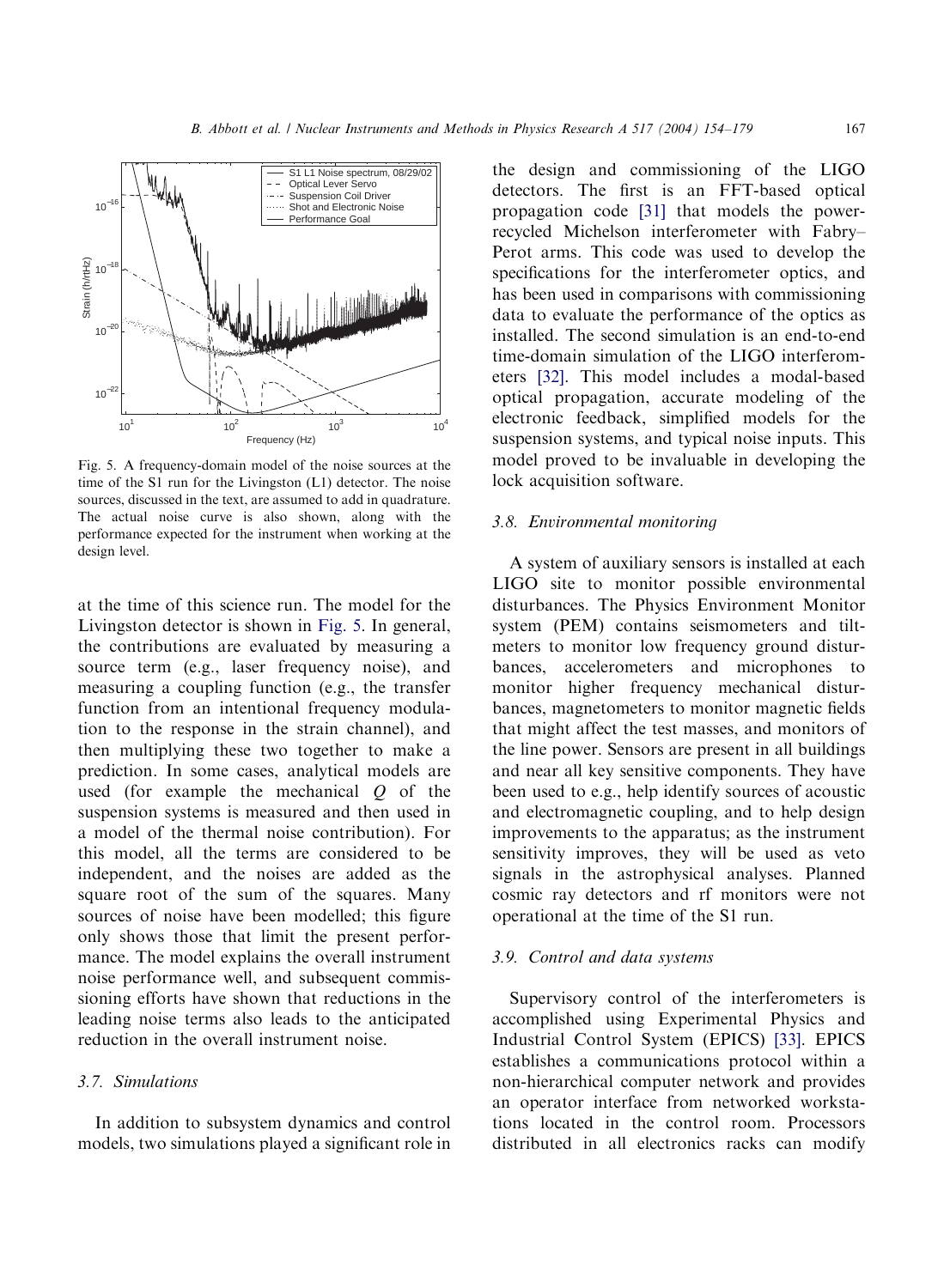amplifier gains, offsets, filtering, on/off controls, etc., allowing either manual or automated (scripted) control of the state of the electronics. The EPICS processors also interface to analog-todigital converters to provide monitors for the electronics inputs and outputs. Each interferometer has approximately 5000 EPICS variables (either control or monitor points). EPICS also provides tools for capturing and restoring the state of the instrument to ensure that this complex instrument can be reliably brought to a known configuration.

The data acquisition and control system collects signals from the interferometer and from the environment, and delivers signals for the length and angle controls. VME-based converters and processors are used, and acquisition systems are placed in the vertex building and the mid-and endstations. Analog signals are digitized with 16-bit resolution. Fiber optics are used to link the instrument racks together, and a shared memory approach allows data to be collected and shared by a number of systems over the multi-km distances. The data are collected with 16-bit resolution. The complete data are formatted into the standard data 'Frames' (a format used by all of the interferometric gravitational wave community) and initially are stored on spinning media for a quick 'look-back' buffer of roughly 2 weeks. All data are archived to tapes for later analysis. Reduced data sets also in the standard Frame format, configured for a given science run, are produced as well; these serve most analysis needs.

It is important that the data acquisition system accurately time-stamp the data it records. The fundamental timing for both sites is derived from GPS receivers located at each building (vertex, mid and end). A  $2^{22}$  Hz (approximately 4.2 MHz) clock signal is generated from the GPS as well as a 1 pulse-per-second synchronization signal. Together these are used to synchronize the data collected by the various processors. Ramp signals are used to monitor any timing errors and alarms are set for the operators. This monitoring has proven useful during S1. It showed that the timing was subject to jumps (typically 10's of milliseconds, but sometimes larger) when the length control system processors were rebooted, with the consequence that some S1 data had to be eliminated from some analyses because of uncertain timing (These timing jumps have since been cured, and a redundant and independent atomic clock reference is being implemented for the future).

#### 3.10. Diagnostics and monitoring

Two closely related systems, the Global Diagnostic System and the Data Monitoring Tool, provide the instrument operators and scientific monitors with tools for evaluating interferometer performance both during commissioning and scientific running [\[34\]](#page-27-0). The Global Diagnostic System (or GDS) can access data from any signal collected by the data acquisition system, including test-point signals that can be stored for postanalysis if indicated. It can display the time series and the power spectrum for individual signals, and the transfer function and coherence for pairs of signals. The GDS also has the ability to apply arbitrary-waveform excitations to various test points within the interferometer control systems. These can be used to measure transfer functions through stimulus-response testing. The data can be filtered, decimated, calibrated, stored and recalled for comparisons.

The Data Monitoring Tool (or DMT) is a package of software components running on a set of processors on a dedicated network. A highspeed connection to the data acquisition system makes the full data set available with only a onesecond latency. The emphasis in the DMT is on relatively simple measures of instrument performance applied to the full data stream in realtime. Thus it can give the operators and scientific monitors rapid feedback about interferometer performance. These include such measures as the non-stationarity and burst-like behavior of various types in the interferometer outputs, band-limited rms amplitudes of interferometer outputs and environmental monitors, monitors of calibration lines, histograms to monitor the gaussianity of the data, and real-time estimates of detector sensitivity to neutron star binary inspiral events. The DMT is also an important element of the data analysis process, analyzing the auxiliary channels for veto signals in parallel with the strain channel analysis.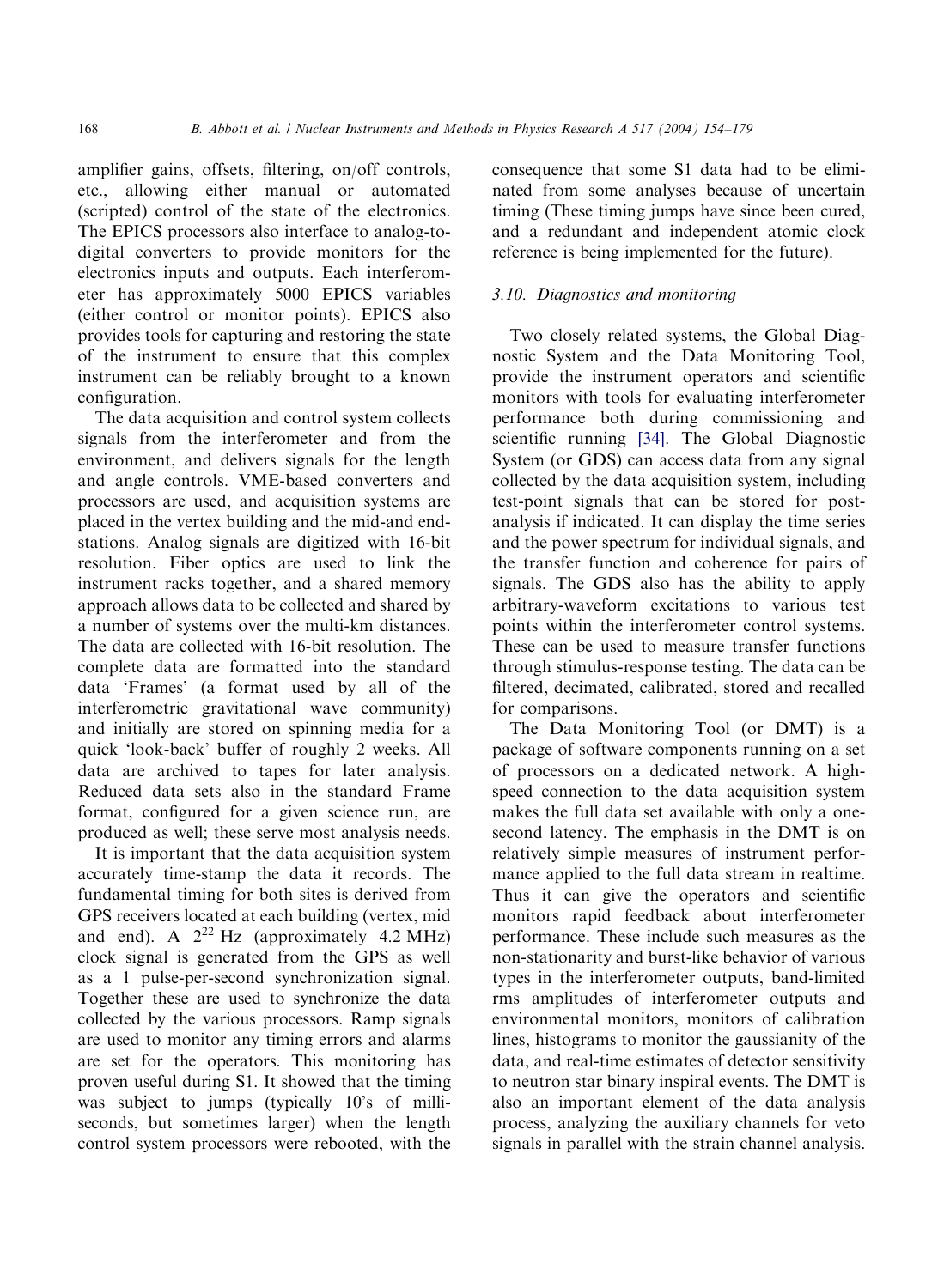# B. Abbott et al. / Nuclear Instruments and Methods in Physics Research A 517 (2004) 154–179 169

### 3.11. Data analysis system

To analyze the large volume of data generated, LIGO has developed the LIGO Data Analysis System (LDAS). The LDAS provides a distributed software environment with scalable hardware configurations to provide the computational needs for both on and off site data analysis. The architectural design of the system is based on the concept of multiple concurrent data analysis pipelines in which data is fed into the pipeline as it is collected and proceeds down the pipeline where necessary signal analysis procedures are applied depending on the particular type of analysis that is being carried out [\[35\]](#page-27-0).

LDAS is complemented by the LIGO/LSC Algorithm Library, which is a set of C-language routines that can run under LDAS or be used independently. They are carefully vetted to ensure that the algorithms and results are correct.

The LDAS distributed software environment is composed of roughly 12 modules called LDAS Application Programming Interfaces (APIs), each of which is a separate process under the Unix operating system. Each module is designed to carry out the multitude of steps associated with each unique pipeline. For example, one module has computational elements for reading and writing LIGO channel data in the Frame format, another module has computational elements for signal processing in the time or frequency domain, and another module has computational elements necessary to perform parallel analysis across a cluster of tightly networked CPUs [\[36\]](#page-27-0). Upon completion of the data analysis pipeline, data products and results are stored to disk or inserted into the LIGO relational database. The database has tables designed to capture results associated with detector characterization, on line and off line astrophysical searches and multi-detector analyses. The software can be scaled to run on a wide variety of computing hardware.

During the first LIGO Science Run, the LDAS at the LIGO Observatories and data analysis centers located at Caltech and MIT, LDAS at other institutions, and other configuration-controlled computational systems were operated with commissioning configurations of the hardware and software. The software was in the late stage of beta development, having a complete set of modules. The hardware systems consisted of a complement of servers with tens of terabytes of disk storage for the raw data and the LIGO database, along with scaled down computation centers with approximately 200 megaflops of aggregate computational performance between them. In its final configuration, the LDAS hardware will include upgrades to the current servers, and expanded high performance computation clusters with over two teraflops of aggregate computational performance. In addition, new tape storage systems will be put on line which will provide adequate storage at the observatories for six months of local data and storage for all of the data at Caltech; this is where the data for the multiple detectors are brought together. The software is expected to double in performance as we upgrade from beta versions to the first completed version later this year. In addition, the software is being adapted to support Grid Computing technology and security protocols allowing for LIGO data analysis once the computational Grid is deployed in the near future [\[37\]](#page-27-0).

## 3.12. LIGO data

The full data stream from each of the LIGO interferometers consists of several thousand channels, recorded at rates from 1 to 16 384 Hz with a total data rate of  $5 MB/s$  per interferometer. These channels include EPICS process variables that define the state of the interferometer, signals from environmental monitors, signals from auxiliary servos in the interferometer (for example, optical lever signals), as well as the main gravitational wave signal. For the servos not operational during S1, the corresponding data channels were recorded, but of course they contain only zeros. The non-gravitational wave data channels can be used in a number of ways:

- (1) They can be used to determine the operational ''health'' of the interferometer (how well it was aligned, whether large offsets were present in any servos, etc.).
- (2) They can be used to regress noise from the main gravitational wave channel (for example,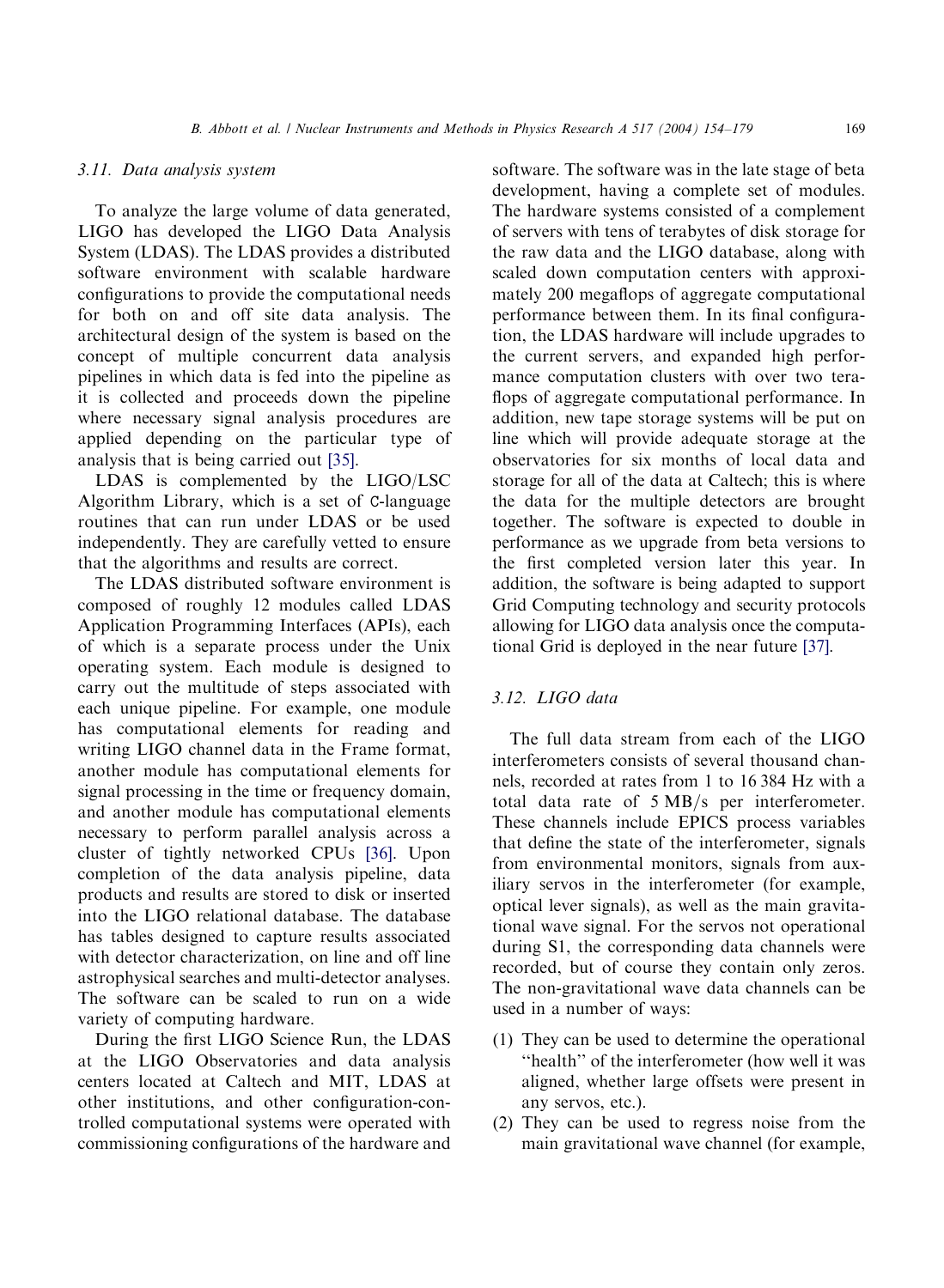Table 2

measurements of the laser frequency noise can be used to correct the gravitational wave channel to remove any residual effects from laser frequency noise coupling to mismatches in the arms).

(3) They can be used to veto non-gaussian noise in the interferometer (for example seismometer data could be used to keep noise from impulsive seismic disturbances from being misinterpreted as a gravitational wave).

At this point in the commissioning, few of these techniques have been explored and developed. In part, this is because the majority of the noise sources in the interferometer at present are attributable to electronic noise entering through imperfect tuning, and consequently, few of the auxiliary channels are expected to be useful. The DMT capabilities to perform this analysis were exercised in preparation and performed very well.

The main signal for the analysis to search for gravitational wave signals is the output of the photodiode at the antisymmetric port, demodulated in the quadrature phase at 24:5 MHz (H1 and L1), or  $29.5 \text{ MHz (H2)}$ . This analog signal is amplified and digitized. An analog filter whitens the signals before digitization, and a precise inverse of this filter 'de-whitens' the signal in the digital domain, to best take advantage of the dynamic range and noise in the Analog-to Digital Converter (ADC). Since it is the error point in the servo control system which holds the differential arm length, its interpretation requires correction for the loop gain of the servo. This signal represents the phase difference of the light from the two arms, filtered only by a roll-off at high frequencies because of the arm cavity storage time, and while the interferometer is operating, is a continuous measure of the differential strain between the two arms and thus potentially of gravitational wave signals.

## 4. The GEO detector

The GEO Detector is situated at the perimeter of an agricultural research station to the south-east of Hannover, Germany; see Table 2. The buildings are intended to be just sufficient to accommodate

| Location and orientation of the GEO 600 detector |                        |  |
|--------------------------------------------------|------------------------|--|
| Vertex latitude                                  | $52^{\circ}14'42.5''N$ |  |
| Vertex longitude                                 | $9^{\circ}48'25.9''E$  |  |
| Orientation of North arm                         | $334.1^{\circ}$ (NNW)  |  |
| Orientation of East arm                          | $68.4^{\circ}$ (ENE)   |  |
|                                                  |                        |  |

 $L = L \cdot \frac{1}{2}$  and  $L = G \cdot \frac{1}{2}$ 

Note that the arms form an angle of  $94^{\circ}19'53''$ . This deviation from perpendicular has negligible effect on the sensitivity.

the instrument and its acquisition and control hardware. Data recording, and much of the operation and on-line monitoring of the instrument, will be performed at the Max Planck Institute in downtown Hannover, once continuous science operation is underway. A microwave link maintains a high-bandwidth dedicated connection between the two.

One central building  $(13 \text{ m} \times 8 \text{ m})$  in size) and two end buildings  $(6 \text{ m} \times 3 \text{ m})$  accommodate the vacuum chambers (2 m tall, 1 m in diameter) in which the optical components are suspended. In the central building, nine vacuum chambers form a cluster which can be subdivided into three sections to allow mirror installation without venting the whole cluster. This arrangement allows a minimum of down-time for a change of the signalrecycling mirror (to change the detector bandwidth). To avoid fluctuations of the optical path caused by a time-varying index of refraction, all light paths in the interferometer are in a highvacuum system. For this purpose GEO 600 uses two 600 m long vacuum tubes of 60 cm diameter which are suspended in a trench under ground. A novel convoluted-tube design, allowing a wall thickness of only 0:8 mm; was used to reduce weight and cost of the stainless-steel vacuum tube.

The whole vacuum system, except for the mode cleaner and signal recycling section, is pumped by four magnetically levitated turbo pumps with a pumping speed of  $1000$   $1/s$ , each backed by a scroll pump  $(25 \text{ m}^3/h)$ . Due to the use of stainless steel with a low outgassing rate, a 2 day air bake at  $200^{\circ}$ C and a 5 day vacuum bake at  $250^{\circ}$ C, a pressure of  $1 \times 10^{-8}$  mbar can be achieved in the tubes. Large gate valves allow the beam tubes to be temporarily closed off and maintained under vacuum whenever the instrument vacuum chambers are opened for installation work. Additional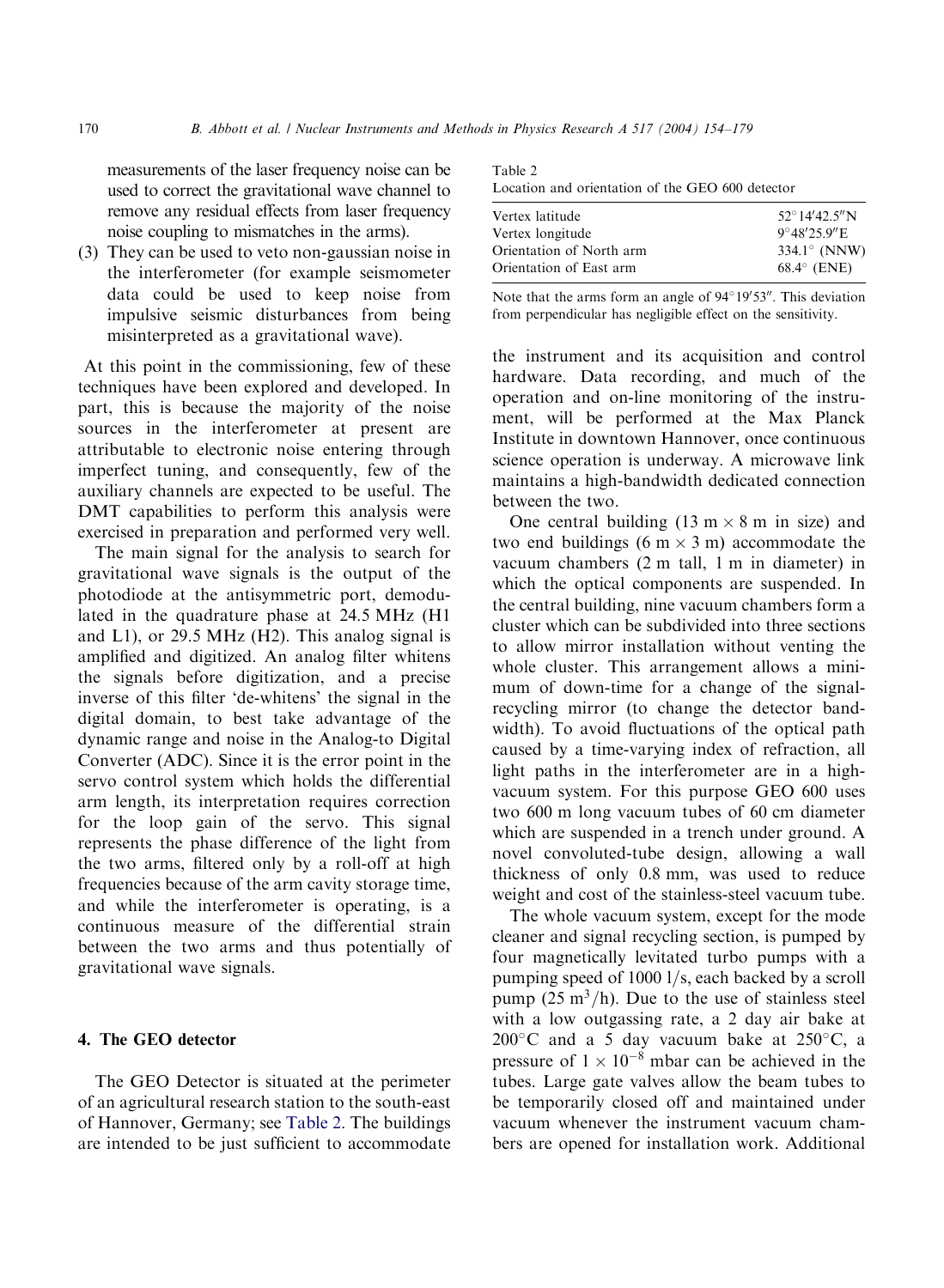dedicated pumping systems are used for the mode cleaner section and for the signal-recycling section. The pressure in the vacuum chambers is in the mid 10-<sup>8</sup> mbar range. Great care was taken to minimize contamination of the all-metal vacuum system by hydrocarbons. For this reason the seismic isolation stacks, which contain silicone elastomer and other materials containing hydrocarbons, are sealed by bellows and pumped separately. Furthermore, the light emitting diodes (LEDs), the photodiodes and the feedback coils used as 'shadow' sensors and actuators in the pendulum collocated damping and actuation systems are encapsulated in glass.

The buildings of GEO 600 are split into three regions with different cleanroom classes: the socalled gallery where people can visit and staff can work with normal clothes, the inner section which has a cleanroom class of 1000 and a movable cleanroom tent installed over open chambers with a cleanroom class 100.

#### 4.1. Suspension and seismic isolation

Two different types of seismic isolation and suspension systems are implemented in GEO 600. The first one, used to isolate the mode cleaner optics, consists of a double pendulum suspended from a pre-isolated top-plate. To avoid an excitation of the pendulum mode, four collocated control systems measure the motion of the intermediate mass with respect to a coil-holder arm which is rigidly attached to the top plate, and feed back to the mirror via a coil-and-magnet system.

The seismic isolation system used to isolate the test masses, beamsplitter, and the other mirrors of the Michelson interferometer consists of a triple pendulum [\[9\]](#page-26-0) suspended from a pre-isolated platform. Each pendulum chain consists of the optic suspended from an intermediate mass which is in turn suspended from an upper mass. Two cantilever spring stages are included in the pendulum design (in the support of the upper and intermediate masses) to reduce the coupling of seismic motion in the vertical direction to the mirror. As in the case of the mode cleaner pendulums, collocated feedback systems are used to damp all six

degrees of freedom of the upper pendulum mass and through cross-coupling the other solid-body modes of the multiple pendulum system. The control forces for the length and alignment control are applied from a reaction pendulum which consists of a similar triple pendulum suspended 3 mm behind the corresponding mirror. The intermediate mass of the reaction pendulum carries coils which act on magnets glued to the intermediate mass of the mirror triple pendulum. To keep the internal quality factor of the mirrors as high as possible, no magnets are glued to the mirror itself, but electrostatic feedback between the mirror and the lowest mass of the reaction pendulum is used to apply feedback forces in the high frequency control band.

#### 4.2. Suspension

To further minimize the mechanical losses and thus internal thermal noise of the mirrors and the pendulums, the lowest pendulum stage consists entirely of fused silica; see [Fig. 6.](#page-20-0) The mechanical quality factor  $Q$  of fused silica suspensions smaller than [\[50–52\]](#page-27-0) and more comparable in size has been demonstrated [\[38\]](#page-27-0) to be greater than  $2 \times 10^7$ . Small fused-silica pieces are attached to the intermediate mass and to the mirror itself by hydroxide-catalysis bonding [\[39\].](#page-27-0) This technique provides high-strength bonds and allows the high quality factor to be maintained and therefore the thermal noise to be kept low. Four fused-silica fibers of 270 µm diameter each are welded to these fused-silica pieces and support the mirrors.

The optical layout of GEO 600 (see [Fig. 7\)](#page-21-0) can be divided into four major parts: The laser system, the input optics, the dual-recycled Michelson interferometer, and the output optics followed by the main photodetector. Some steering mirrors, electro-optical modulators and Faraday isolators are omitted in [Fig. 7](#page-21-0). All optical components but the laser system and the photodetector are suspended inside the vacuum system.

#### 4.3. Laser

The GEO 600 laser system [\[40\]](#page-27-0) is based on an injection-locked laser-diode pumped Nd:YAG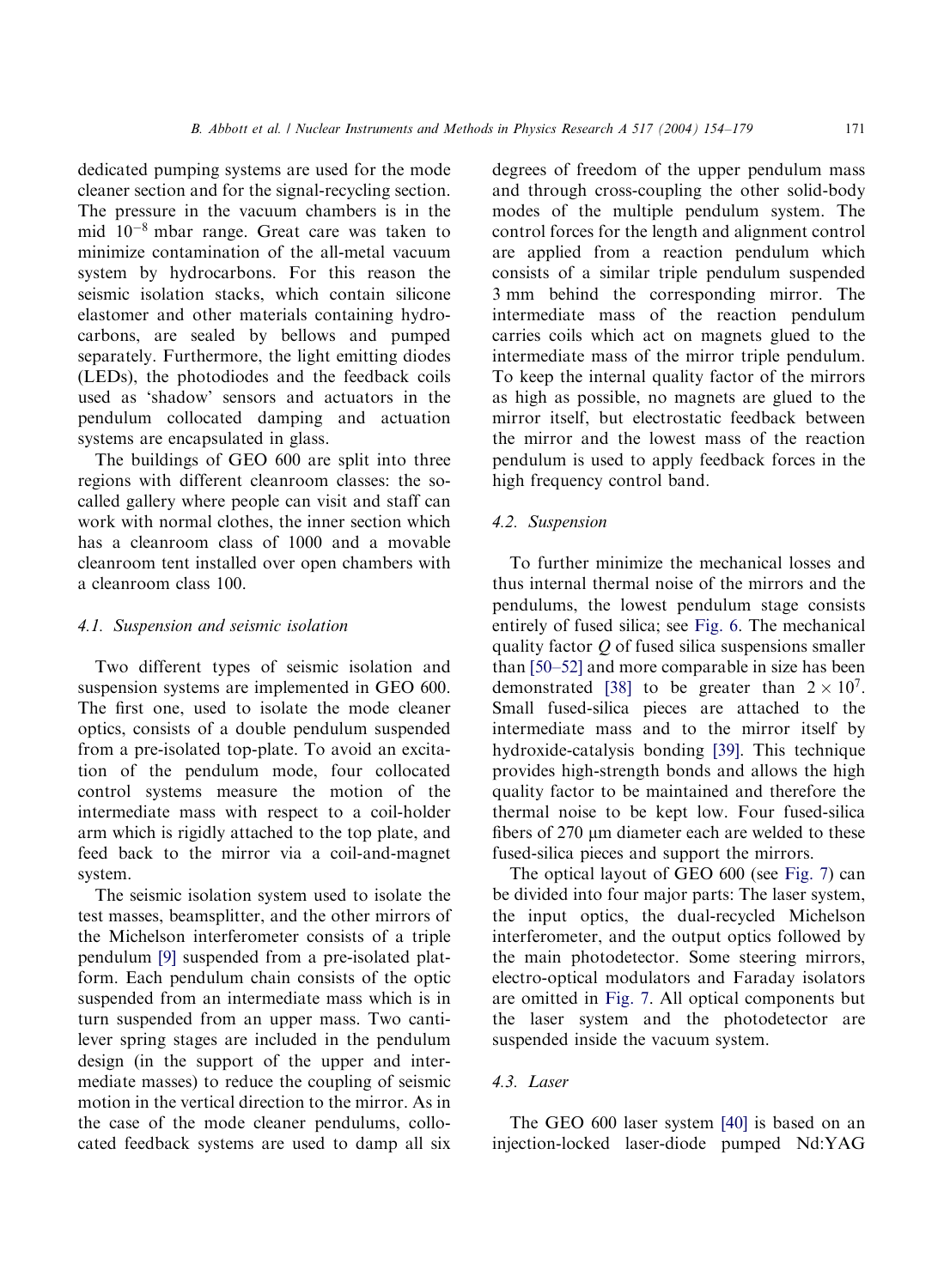<span id="page-20-0"></span>

Fig. 6. An outline sketch of the test mass suspensions in GEO 600. The test mass and intermediate mass are made of fusedsilica and are connected by 4 fused-silica fibres. The reaction mass is also of fused-silica and has the electrode pattern required to allow electrostatic actuation forces to be applied to the test mass. The other masses are fabricated from metal. Two stages of vertical isolation are provided in the form of cantilever mounted blade springs. Active local damping is provided from a structure (not shown) held at the upper mass level by the damping arms. The pendulum chains are suspended from a structure which allows crude angular alignment of the mirror, and this is in turn supported by 3 vibration isolating legs. Each leg consists of an active layer and a passive layer which, to avoid contamination of the vacuum are enclosed in steel bellows. A flex-pivot is then required to provide rotational compliance. The reaction chain is omitted from the test mass suspensions in the end stations.

system with an output power of 12 W. A nonplanar ring-oscillator (NPRO) with an output power of 0:8 W is used as the master laser. The slave laser is formed by a four mirror cavity with two Nd:YAG rods serving as gain media. Each crystal is pumped by fiber-coupled laser diodes with a power of 17 W. Two Brewster plates are incorporated in the slave cavity to define the polarization direction, reduce depolarization losses and compensate for the astigmatism introduced by the curved mirrors of the slave resonator. Due to the mode-selective pumping scheme more than 95% of the light leaving the laser is in the fundamental  $TEM_{00}$  mode. The fully automated injection locking control servo system acquires lock within 100 ms and allows stable operation of the laser system.

#### 4.4. Input optics

The light from the laser system is passed in transmission sequentially through two triangular resonant cavities, serving as frequency references and optical mode cleaners; they are of 8.0 and 8:1 m round-trip lengths. The laser frequency is stabilized to the resonant frequency of the first mode cleaner MC1 [\[10\]](#page-26-0). For this purpose radio frequency phase modulation sidebands are impressed on the laser beam prior to entering the first mode cleaner. The light reflected by the input mirror of the first mode cleaner interferes with the light leaking out of the first mode cleaner on a quadrant photodiode. The demodulated sum of the photocurrents of all quadrants of this photodiode is used in the Pound–Drever–Hall scheme to develop an error signal for the deviation of the laser frequency from a mode cleaner resonance frequency. This signal is fed back to the master laser frequency actuators and to a phase correcting Pockels cell to stabilize the laser to the first mode cleaner length. With this first control loop in place, the laser frequency will change as the length of MC1 changes. Due to this effect, the lengthcontrol actuator of MC1 can be used to bring the laser/MC1 unit into resonance with the second mode cleaner MC2. For this purpose another pair of rf sidebands is imposed on the laser beam by an electro-optical modulator, located between the two mode cleaners. The light reflected by the input mirror of the second mode cleaner is aligned onto a quadrant photodetector and the sum of the photocurrents of all segments is demodulated to produce an error signal for this feedback loop. A third control loop is used to bring the laser/MC1/ MC2 unit into resonance with the power-recycling cavity. A Faraday isolator is used between the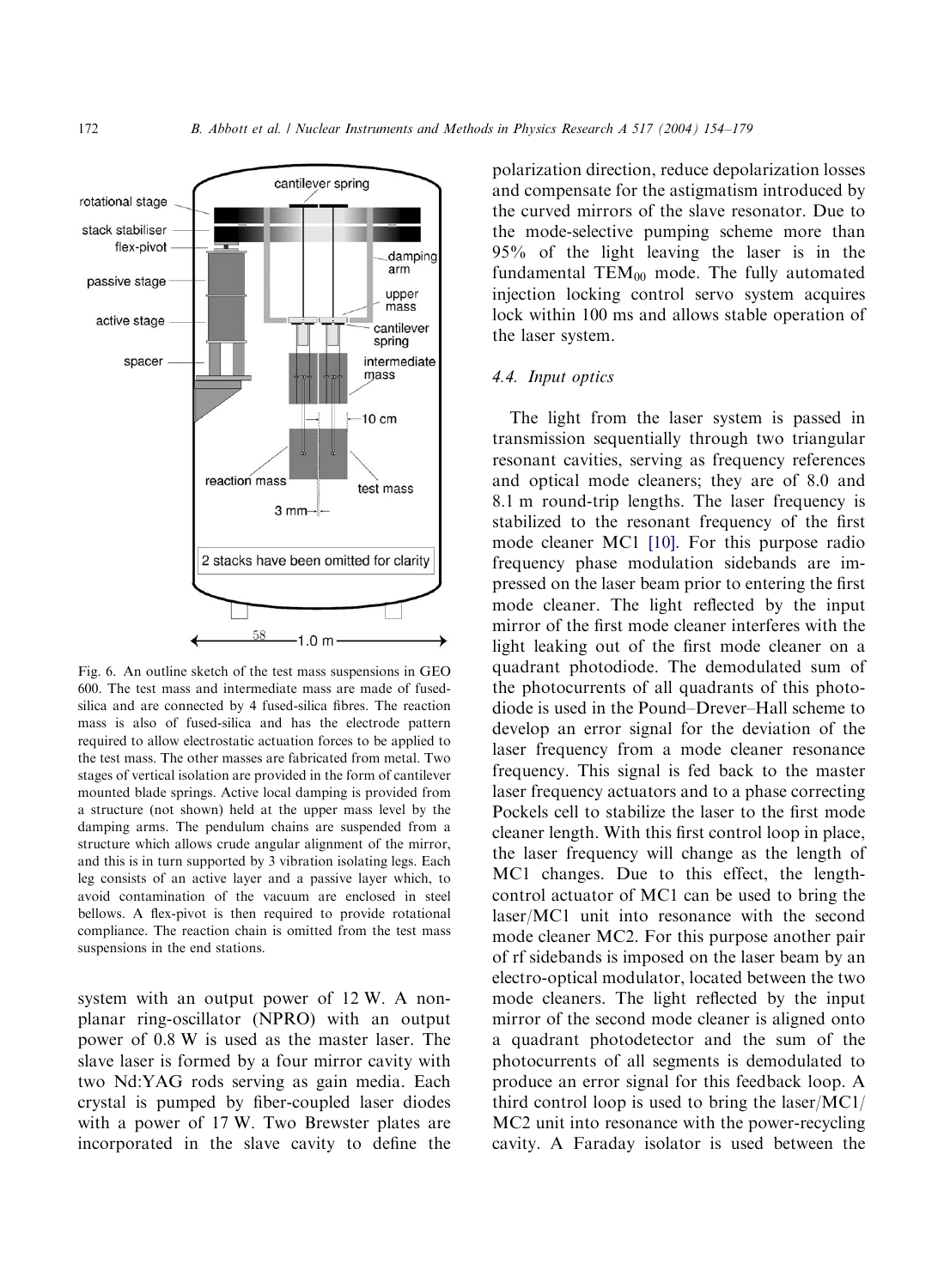<span id="page-21-0"></span>

Fig. 7. Optical Layout of GEO 600. A 12 W injection locked laser system is filtered by two sequential mode cleaners and injected into the dual (power and signal) recycled interferometer. Only power recycling was used for the S1 run. A folded light path is used to increase the round-trip length of the interferometer arms to 2400 m: An output mode cleaner will be used to spatially clean the laser mode before it reaches the photodetector.

mode cleaner and the power recycling mirror to obtain access to the light reflected by the power recycling cavity which is detected on a quadrat photodiode. A detailed description of the frequency control scheme of GEO 600 is given in [Ref. \[12\].](#page-27-0)

All the quadrant photodiodes mentioned above are used both for length control and for wavefront sensing (and thus alignment control) of the mode cleaners and the power recycling cavity. The difference of the photocurrents of a combination of the quadrants of these diodes is demodulated at the respective rf frequency and the resulting signals provide alignment information of the incoming beam relative to the eigenmode of the relevant cavity. A telescope is used to get near field and far field information of the phase-front differences which can be converted into tilt or rotation as well as x or  $\nu$  parallel shift information of the incoming beam relative to the cavity axis z. The appropriate linear combination of these signals is fed back to the mode cleaner mirrors. The alignment error signal of the power recycling cavity is used to change the tilt/rotation of the power recycling mirror and of a steering mirror to keep this cavity aligned to the incoming beam. The complete

automatic alignment system [\[11\]](#page-26-0) uses additional quadrant diodes behind several mirrors to keep the spot positions centered on all the relevant cavity mirrors.

#### 4.5. Interferometer configuration

The main interferometer is designed as a dualrecycled folded-arm Michelson interferometer [\[7,8\]](#page-26-0). Power recycling leads to a power buildup in the interferometer and improves the shot-noise limited sensitivity of the detector. The anticipated power buildup in GEO 600 is 2000 which results in a power of about 10 kW at the beamsplitter. Any differential phase change of the light in the interferometer arms (the signature of a gravitational wave) will lead to a change in the light intensity at the output port of the interferometer. The partially transmitting signal recycling mirror will reflect most of this light back into the interferometer and forms another Fabry–Perot cavity, the signal-recycling cavity. In this cavity, the light power representing the signal is enhanced through resonance in a frequency range determined by the cavity bandwidth of the signal recycling mirror and the resonant frequency of the signal-recycling cavity.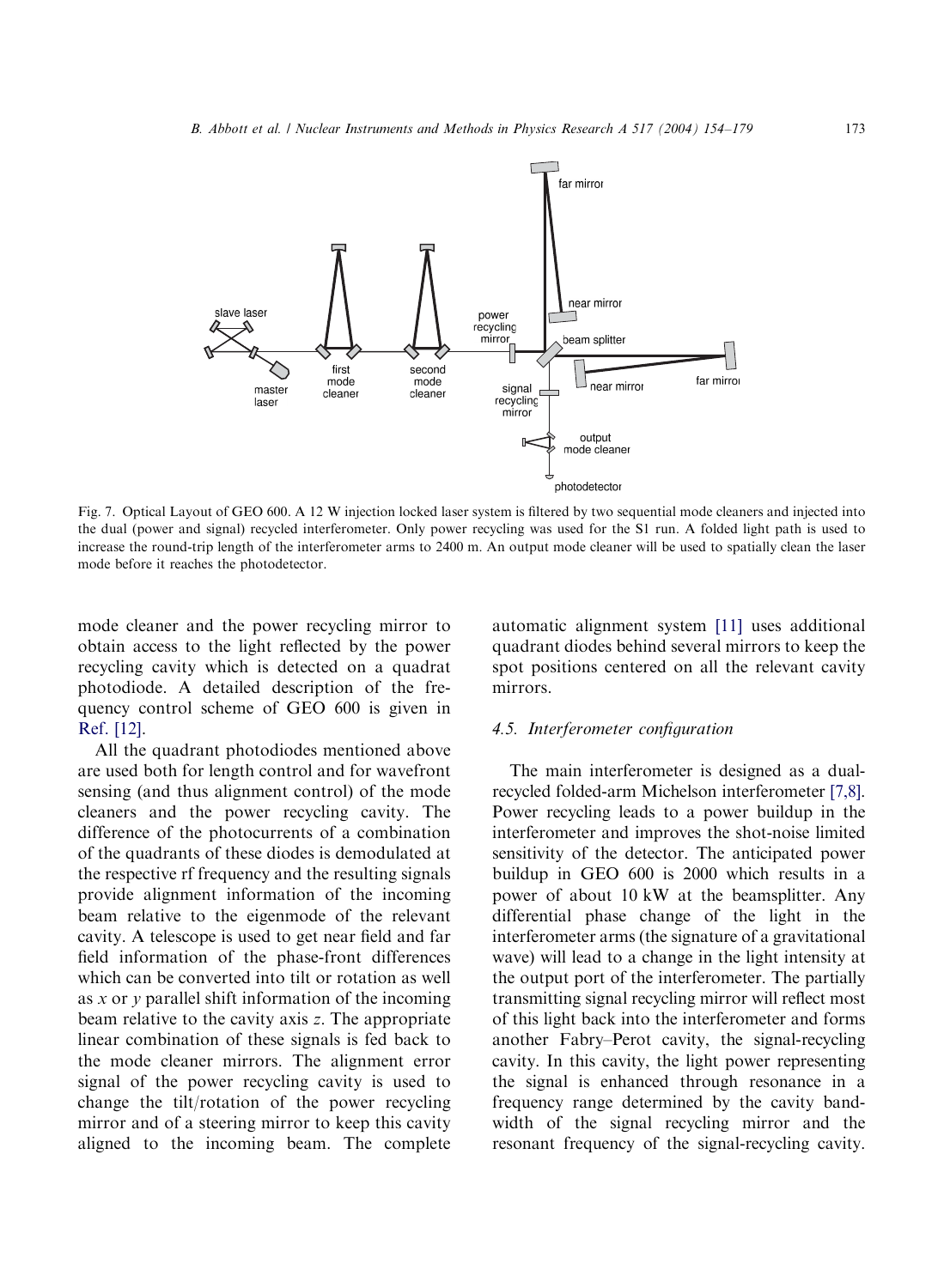174 B. Abbott et al. / Nuclear Instruments and Methods in Physics Research A 517 (2004) 154–179

This effect reduces the shot-noise-equivalent apparent displacement noise of the detector for these frequencies. For the S1 run, the signal recycling mirror was not yet installed, and so the instrument ran as a power-recycled folded-arm Michelson.

In the final optical configuration GEO will use an output mode cleaner as a spatial filter of the main interferometer output beam, placed just before the antisymmetric photodetector. The output mode cleaner will be installed when the signal recycling mirror is incorporated, but was not needed for the S1 run.

The length and alignment control systems for the Michelson interferometer and the signal recycling cavity use similar techniques as described above for the mode cleaners and power recycling cavity. Quadrant photodiodes sense the beam at the interferometer output port for the Michelson control. A small fraction of the light in one interferometer arm is reflected by the anti-reflection coating of the beamsplitter and is used for the control of the signal recycling degrees of freedom. The two pairs of sidebands needed for the sensing scheme are impressed on the laser beam injected into the power recycling cavity, and the rf frequencies were chosen to be multiples of the free spectral range of the power recycling cavity. Magnet and coil actuators at the intermediate mass of the suspensions, and electro-static actuators at the mirror level of the triple pendulum suspensions, are used as actuators for the length and alignment control loops.

GEO 600 has five suspended cavities and the suspended Michelson interferometer which need length and alignment control systems. Thirty pendulums need local damping of at least 4 degrees of freedom and additional feedbackcontrol systems are needed for the laser stabilization. Most of these control loops are implemented with analog electronic controllers with some guidance by a LabVIEW computer-control environment [\[41\].](#page-27-0) Only the active seismic isolation and some slow alignment-drift-control systems are implemented as digital control loops. The Lab-VIEW computer system controls pre-alignment, guides lock acquisition of the laser and the mode cleaners, monitors the detector status, and compensates for long-term drifts. Typical response

times of this system are 100 ms. The lock acquisition of the recycling cavities and the interferometer is guided by a micro-controller to allow for faster response times.

Although only the light at the detector antisymmetric output includes a possible gravitationalwave signal with a high signal to noise ratio, a multi-channel data acquisition system is needed to detect environmental and detector disturbances and exclude false detections. Two different sampling rates (16 384 and 512 Hz) are used in the data-acquisition system (DAQ) of GEO 600. In the central building 32 fast channels and 64 slow channels are available, and in each of the end buildings 16 fast channels can be recorded. Most of these channels will be used for detector characterization only. The data are recorded into the standard Frame format for later analysis.

## 5. The S1 run

The S1 run took place from 23 August 2002 15:00 UTC through 9 September 2002 15:00 UTC. The total duration of 17 days spanned three weekends and one national holiday in the U.S., which helped reduce the time lost due to anthropogenic noise sources, particularly at the LIGO Livingston site. Locked times and duty cycles for the four individual interferometers are given in Table 3, along with the double and triple coincidence times for the LIGO detectors. The duty cycle of GEO 600 (98%) is so high that its coincidence time with any combination of LIGO

Table 3 Locked times and duty cycles for the S1 Run

| $D \cdot \text{vector}/$<br>combination | Detector hours<br>coincidence | Locked/duty cycle<br>$(\%)$ |
|-----------------------------------------|-------------------------------|-----------------------------|
| LIGO H1                                 | 235                           | 57.6                        |
| LIGO H <sub>2</sub>                     | 298                           | 73.1                        |
| LIGO L1                                 | 170                           | 41.7                        |
| <b>GEO 600</b>                          | 400                           | 98                          |
| $H1-H2$                                 | 188                           | 46.1                        |
| $H1-I.1$                                | 116                           | 28.4                        |
| $H2-I.1$                                | 131                           | 32.1                        |
| $H1-H2-L1$                              | 96                            | 23.4                        |
|                                         |                               |                             |

<span id="page-22-0"></span>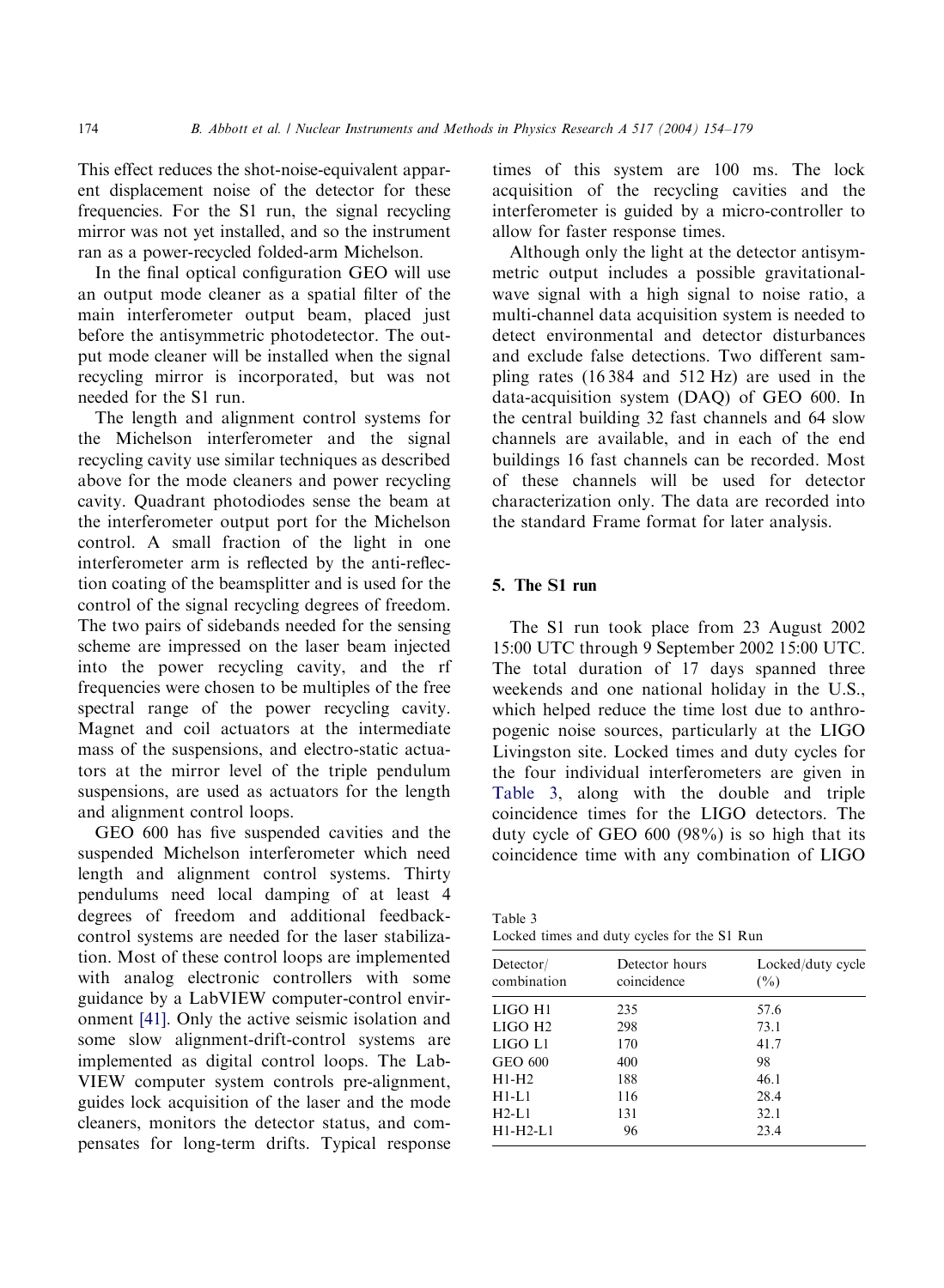interferometers is essentially the same as that of the LIGO interferometer(s) alone.

## 5.1. LIGO

Each LIGO interferometer had a defined operating state, including which servos were operational, their gains, acceptable light levels on photodiodes, etc. The instrument operator on duty was responsible to lock the interferometer and put it into the required configuration, assisted by computer scripts that set the majority of the parameters. When the desired state was achieved, the operator issued a command that put the interferometer into ''Science mode'', effectively declaring that the detector was in the proper configuration. At that time, personnel were restricted from entering the experimental halls. A computer program began monitoring the computer control network for any unauthorized changes to the interferometer state, and if any were detected, it automatically removed the interferometer from Science Mode and raised an alarm.

Only data taken in Science Mode segments longer than 300 s were deemed suitable for analysis. However, because of the still incomplete state of the commissioning, the designation of an interferometer as being in Science Mode was not sufficient to ensure that the data were of uniform quality. Thus each data analysis effort independently evaluated the Science Mode data (assessing, for example, the noise level or the quality of the calibration) and made their own selection of data for further analysis, based on the particular requirements of that analysis.

The LIGO noise level for S1 shown in Fig. 8 is substantially above the design goal. At high frequencies, most of the extra noise can be attributed to the fact that the interferometers were effectively using very low laser power, and using the detection sidebands inefficiently, as described above. This leads to a poorer sensing resolution



Fig. 8. The LIGO interferometer sensitivities for S1. The LHO 4 km instrument is H1; the LHO 2 km is H2; and LLO 4 km is L1. The 'SRDGoal' refers to the design sensitivity for the LIGO instruments.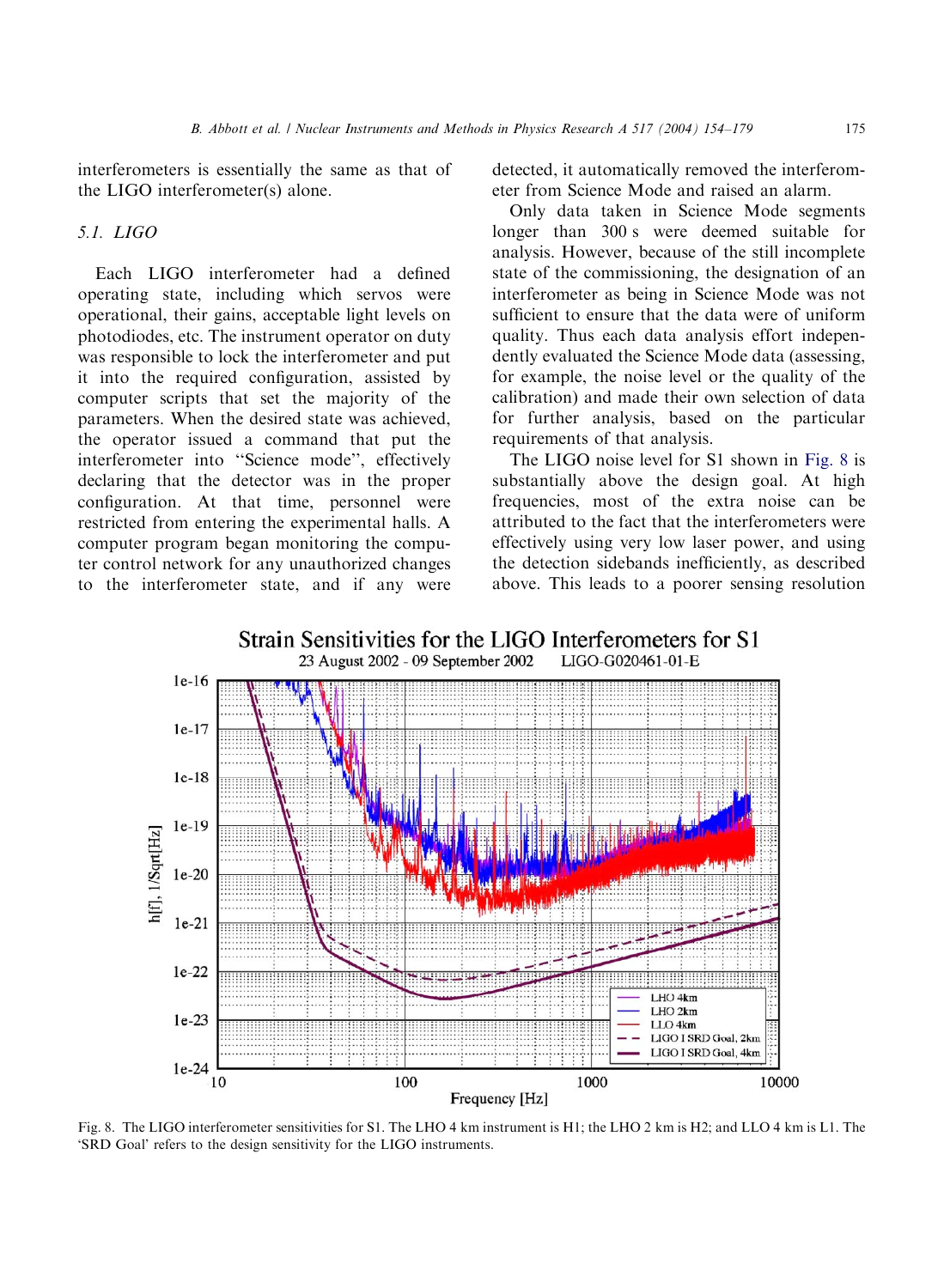due to shot noise and electronics noise. At low frequencies, the excess noise is mainly due to noise in the control systems, typically from auxiliary control systems such as angular controls. Much of this noise is due to the incomplete commissioning of the alignment system, and control system filters which are not yet optimized.

The numerous peaks in the spectrum are due to a number of different sources. Multiples of 60 Hz are prominent (at the  $10^{-19}$  level in strain), in part due to switching power supplies that are scheduled for replacement. Acoustic peaks, due to fans and other rotating mechanical equipment, enter through acoustic and mechanical coupling mechanisms. Improvements in acoustic shielding and in the optical layouts to reduce acoustic sensitivity are planned to address these peaks.

The signal that is analyzed to search for gravitational wave signals is obtained from the photodiode at the antisymmetric port. Since this is the error signal for the differential arm length, the effect of the feedback loop gain must be measured and compensated for. The absolute scale for strain is established using the laser wavelength, measuring the mirror drive signal required to move through a given number of interference fringes. The frequency response of the detector is determined via swept-sine excitations of the end mirrors made periodically through the run.

One of the difficulties with the S1 data was that drifts in the alignment (because the wavefront sensing portion of the alignment control system was not fully operational) caused changes in the coupling of light into the interferometer. This shows up directly in changes in the optical gain of the interferometers (e.g., watts per meter at the antisymmetric port), and in changes of the overall gain of the servo system holding the interferometers in lock. The first effect is an overall scaling in the signal, and was typically 10% or less in S1. However, the change in servo gain gives a frequency-dependent correction to the calibration function, which can be several times larger than the overall scale change, particularly near the unity gain point of the differential arm servo (between 150 and 200 Hz). To compensate for this problem, the length of one of the arms was modulated sinusoidally at two frequencies with known

amplitudes using the actuators on one of the end test masses. By monitoring the size of the resulting signals in the antisymmetric port photodiode signal, the optical gain of the interferometer could be tracked on a minute-by-minute basis, and corrections for the drift applied. The calibration procedure and results are described in more detail in reference [\[42\]](#page-27-0); the overall statistical error is about  $+10%$ .

Other measures of performance also showed non-stationarity. The band-limited rms in the antisymmetric port photodiode sometimes showed degradation during a locked section as the interferometer drifted away from the initial alignment. ''Glitch'' rates included variations of factors of 3– 100 between locked sections. This non-stationary behavior affects some searches more than others, but should improve as the detectors approach full operation.

#### 5.2. GEO 600

The GEO 600 sensitivity for the S1 run are shown in [Fig. 9](#page-25-0). The duty cycle was 98% (see [Table 3\)](#page-22-0) and the longest continuous stretch of data is 121 h: During the S1 run GEO 600 was operating in the power-recycled Michelson interferometer configuration with a reduced power recycling gain and reduced input laser power. The laser power injected into the first mode cleaner was attenuated to 2 W: The overall optical transmission of the mode cleaners, phase modulators and isolators is 52% which leaves approximately 1 W of laser light being injected into the interferometer. The power buildup in the power recycling cavity was 300 which was limited by the 1.3% transmission of the power recycling mirror installed during S1. The signal recycling mirror was not installed and test mirrors suspended in wire slings were used for the beamsplitter and the inboard mirrors of the folded interferometer arms.

Due to the automatic alignment system [\[11\]](#page-26-0) the longest duration without manual alignment of the mode cleaners was more than one year prior to S1 and no manual alignment of the mode cleaners was undertaken during the S1 run. Operator alignment of the power recycling cavity and the Michelson interferometer was needed only a few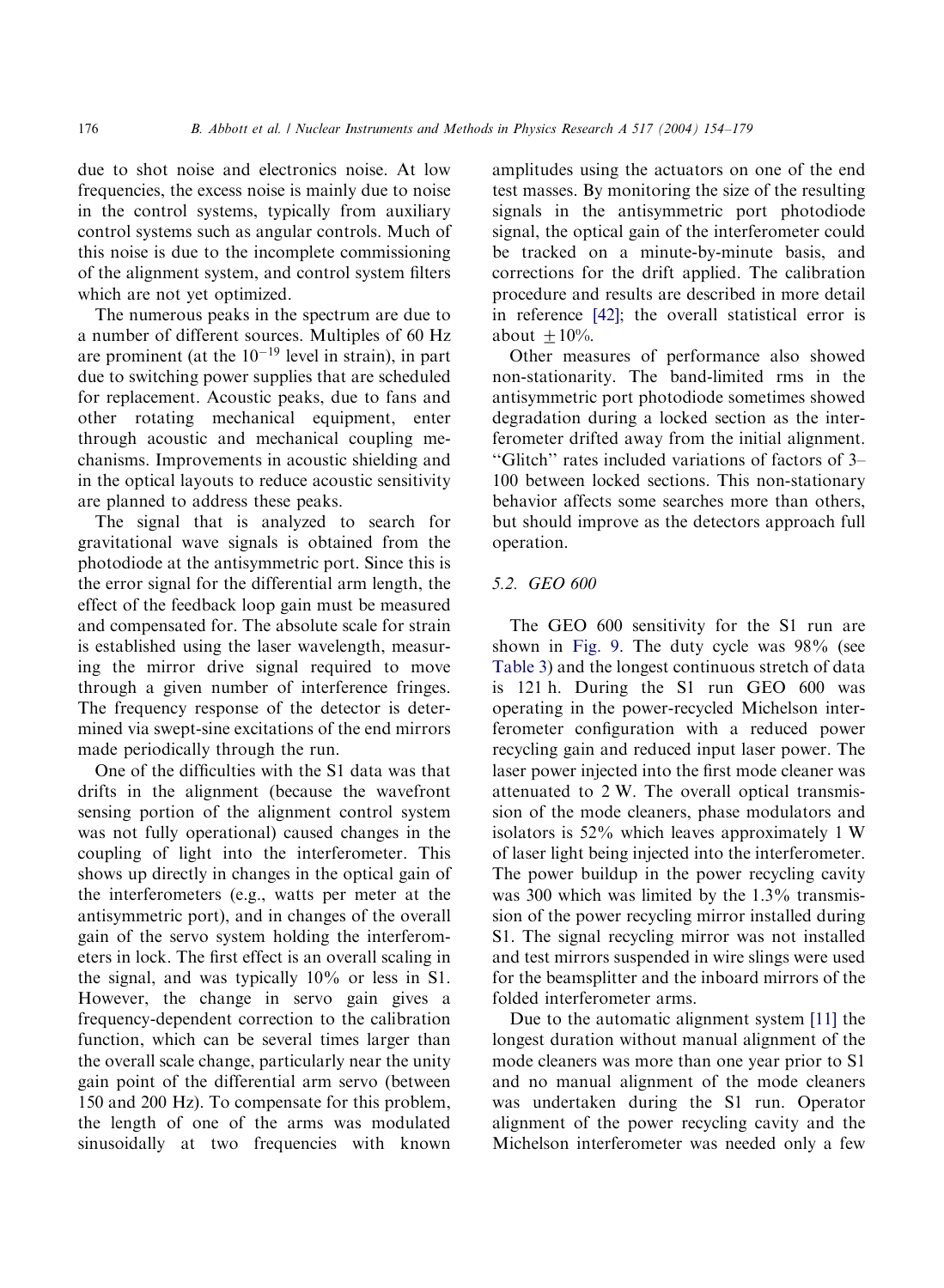<span id="page-25-0"></span>

Fig. 9. The GEO 600 sensitivity curve for S1.

times after major seismic disturbances. An automatic lock acquisition process was initiated whenever any of the cavities or the Michelson interferometer lost lock. This system and the automatic alignment system were very stable and reliable and no operator presence at the detector was required at night.

Calibration of GEO 600 during the S1 run was achieved by imposing known forces on two of the mirrors using electrostatic drives that were fitted to provide differential control of the interferometer. In the final GEO 600 configuration, radiation pressure from a modulated laser beam which will be aligned onto and reflected by one of the end mirrors will introduce calibration lines with known amplitude into the output signal of the detector. The spectrum of the applied calibration force consisted of a line at 244 Hz and its odd harmonics, generated by suitable filtering from a square wave. The signal generator used to produce the series was phase-locked to the GPS stabilized clock to which the data acquisition system was also synchronized. The electrostatic actuators were

calibrated with respect to electro-magnetic actuators one stage higher up on the same suspension chains. These were in turn calibrated by applying forces large enough to enable simple fringe counting. The actuators were found to be adequately linear to allow this calibration method to succeed with good reliability. The calibrated gravitational wave channel was generated by measuring the amplitudes of the calibration peaks in 1 s frames of data. These measurements were used to determine the unknown calibration factors (essentially the overall optical transfer function magnitude and the gain of the relevant control loops) by fitting the data to a model based on previously measured transfer functions of the electro-mechanical control system. The calibration coefficients were smoothed over periods of 1 min: Suitable time domain digital filters were generated to produce a calibrated gravitational wave channel. The overall calibration uncertainty was about 4% for signal frequencies above 200 Hz and 6% between 50 Hz and 200 Hz. Further detail of this process can be found in [Ref. \[43\].](#page-27-0)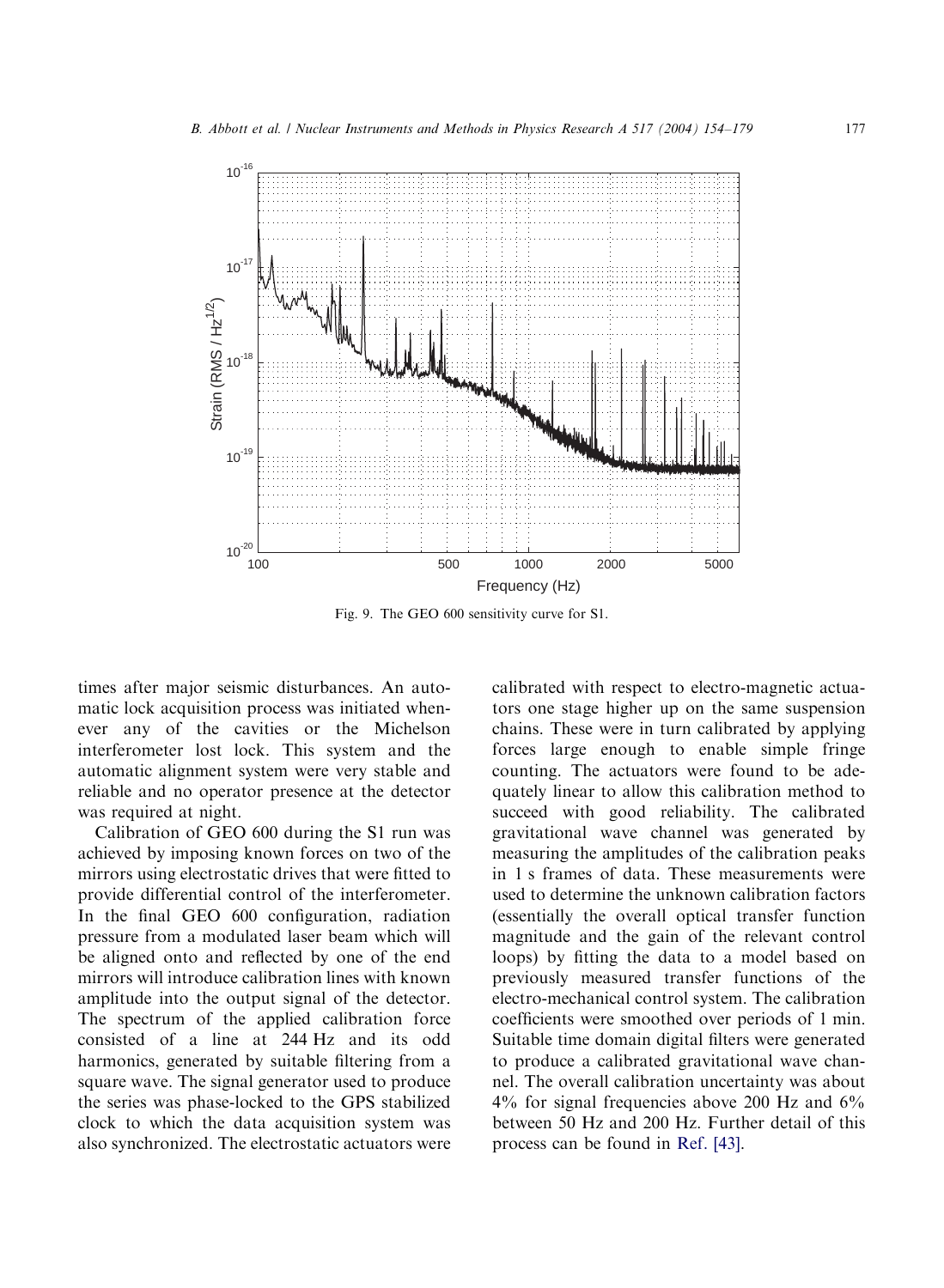<span id="page-26-0"></span>

### 6. Summary/future

The S1 science run is an important milestone for LIGO and GEO, providing the first data for scientific analysis for two of the newest generation of gravitational wave interferometer observatories. Even though the detectors were operated in a preliminary configuration with many features not implemented, the data were relatively well behaved, and the sensitivity great enough to improve on prior observations with broadband gravitational wave detectors.

Several types of analysis have been recently completed using the data from the S1 run. These include:

- a search for the inspiral signal from binary neutron star mergers [\[44\]](#page-27-0)
- a search for continuous waves from a rapidly rotating pulsar  $(J1939 + 2134)$  [\[45\]](#page-27-0)
- a search for short bursts of gravitational waves from unknown sources [\[46\]](#page-27-0)
- a search for a stochastic background of gravitational waves of cosmological origin [\[47\]](#page-27-0)

In all cases, the sensitivity for S1 was not expected to be sufficient to make a positive detection, so the emphasis in these analyses is to develop techniques for searching for gravitational waves, to confront the problems of dealing with real data with its deviations from the usual assumptions of gaussianity and stationarity, and to set improved upper limits on the flux of gravitational waves incident on the Earth.

Continued rapid improvements are expected in both the LIGO and GEO detectors. Immediately after the S1 run, GEO commenced the installation and commissioning of the complete optical configuration by adding the signal recycling mirror. LIGO has continued to complete the control system and tuning, leading to more than a factor 10 improvement in the sensitivity. New science data runs are taking place to collect data with this better performance. There will be a smooth transition from the present epoch, where commissioning dominates, to the goal of effectively continuous astrophysical data collection, as the instruments approach their goal sensitivity. The data are already interesting in terms of constraining astrophysical models from upper limits, and significant improvements in the near future will make even better upper limits possible, along with the increased potential of directly detecting gravitational waves of astrophysical origin.

#### Acknowledgements

The authors gratefully acknowledge the support of the United States National Science Foundation for the construction and operation of the LIGO Laboratory and the Particle Physics and Astronomy Research Council of the United Kingdom, the Max-Planck-Society and the State of Niedersachsen/Germany for support of the construction and operation of the GEO600 detector. The authors also gratefully acknowledge the support of their research by these agencies and by the Australian Research Council, the Natural Sciences and Engineering Research Council of Canada, the Council of Scientific and Industrial Research of India, the Department of Science and Technology of India, the Spanish Ministerio de Ciencia y Tecnologia, the John Simon Guggenheim Foundation, the David and Lucile Packard Foundation, the Research Corporation, and the Alfred P. Sloan Foundation. This paper has been assigned LIGO Laboratory document number LIGO-P030024.

#### **References**

- [1] M. Ando and the TAMA collaboration, Class. Quantum Grav. 19 (2002) 1409.
- [2] F. Acernese, et al., Class. Quantum Grav. 19 (2002) 1421.
- [3] K. Danzmann, GEO 600-A 600-m Laser Interferometric Gravitational Wave Antenna, in: E. Coccia, G. Pizella, F. Ronga (Eds.), First Edoardo Amaldi Conference on gravitational wave experiments, World Scientific, Singapore, 1995, pp. 100–111.
- [4] B. Willke, et al., Class. Quantum Grav. 19 (2002) 1377.
- [5] A. Abramovici, et al., Science 256 (1992) 325.
- [6] B. Barish, R. Weiss, Phys. Today 52 (1999) 44.
- [7] B.J. Meers, Phys. Rev. D 38 (1988) 2317.
- [8] G. Heinzel, et al., Phys. Rev. Lett. 81 (1998) 5493.
- [9] M.V. Plissi, et al., Rev. Sci. Instr. 71 (2000) 2539.
- [10] S. Gossler, et al., Rev. Sci. Instr. 74 (2003) 3787.
- [11] H. Grote, et al., The automatic alignment system of GEO 600, Proceedings of the Fourth Edoardo Amaldi on